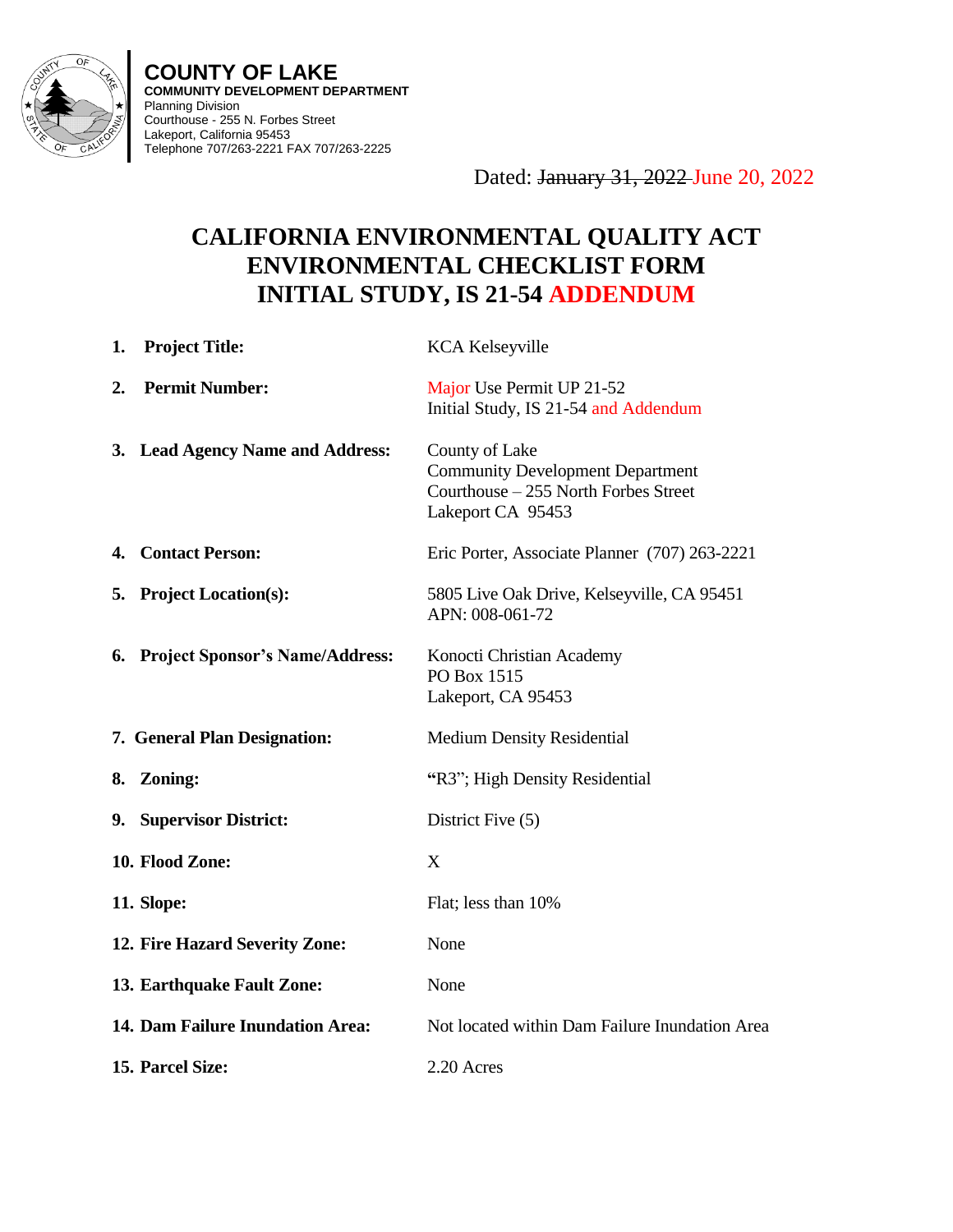## **16. Description of Project: (Describe the whole action involved, including but not limited to later phases of the project, and any secondary, support, or off-site features necessary for its implementation. Attach additional sheets if necessary).**

New pre-kindergarten through 9<sup>th</sup> grade private school for Konocti Christian Academy. Project consists of 7 portable  $(24 \text{ x } 40)$  classrooms and one  $(1)$  24' x 40' office building; one 12' x 40' restroom building; 3,124 sq. ft. playground; a 4,700 sq. ft. basketball court; a 9,000 sq. ft. grass area; a 10' x 6' wall-mounted sign; a 14,570 sq. ft. gravel parking lot containing 32 parking spaces; a 10' x 8' trash enclosure, and a 12,157 sq. ft. grass field. The property will be enclosed by a 6' tall chain-link fence. The applicant estimates that there will be up to 150 pick-ups and drop-offs during daily school days.

Construction activities will include the following:

- Estimated to take place over a 7 month period;
- Minimal site disturbance is needed. The site is flat, and some pad preparation will be required for: eight new 24' x 40' portable classroom buildings; a 12' x 20' restroom building; the installation of the grass and a basketball court; the gravel parking lot on-site; and, the public improvements to the shoulder of Live Oak Drive adjacent to the school.
- Construction hours to be between 7:00 am and 5:00 pm Monday through Saturday.
- Trenching will be required for underground electrical installation. Approximately 1000 lineal feet of trenching will occur displacing between 30 and 40 cu. yds. of earth. Up to 50 cubic yards of earth can be moved with no grading permit required.
- An estimated five workers are anticipated for school construction.
- Construction equipment is expected to include a small excavator, a track loader, pickup trucks used by employees; an estimated 24 trips by larger trucks delivering the portable classrooms and construction materials.
- Equipment staging to take place on site within the 14,570 sq. ft. on-site gravel parking area.
- No trees will be removed by this project.
- No water courses are impacted by this project.
- All disturbed areas to be enclosed by straw wattles.
- Dust control will be from palliatives applied to pads using public water.
- Power to be provided by PG&E.

## **Operations**

- The school will be occupied by students and staff between the hours of 7:45 am to 5:30 pm Monday through Friday.
- A maximum of 150 students is anticipated.
- An estimated 15 staff members is anticipated.
- "Will Serve" letters from public water and sewer provider was submitted
- Up to 150 pick-ups and drop-offs to occur daily, however these times will be staggered based on the age of the children.
- Exterior lighting to consist of security lighting only.
- No food preparation will occur on site. All lunches will be brought by students.
- On-site security to be provided by the Principal and Vice Principal.
- On-site security cameras to be installed for vandalism prevention and student security.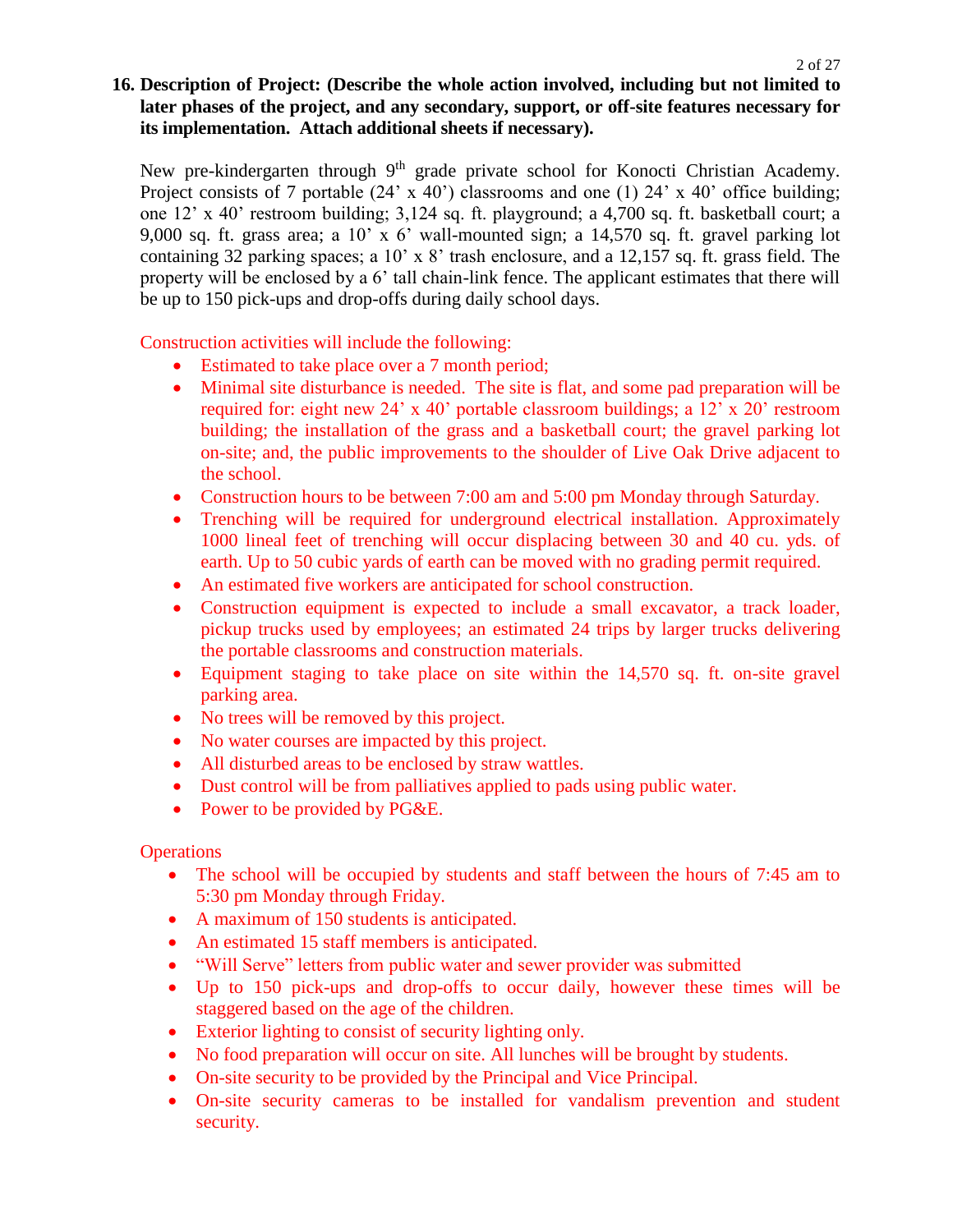• The school practices fire drills in case of a fire. Emergency access to occur from Live Oak Drive if needed.

3 of 27



## **SITE PLAN**

## *Source: Revised Submitted Material by Applicant*

## **17. Surrounding Land Uses and Setting: Briefly describe the project's surroundings:**

East, North and West: "R3" zoned properties containing mostly dwellings.

South: "PDC" zoned lot containing the headquarters for Bridges Construction and some minor retail uses.

#### **Other public agencies whose approval may be required (e.g., permits, financing approval, or participation agreement.)**

Lake County Community Development Department Lake County Department of Environmental Health Lake County Air Quality Management District Lake County Department of Public Works Lake County Department of Public Services South Lake County Fire Protection District (CalFire) Central Valley Water Resource Control California Department of Forestry & Fire Protection (CalFire) California Department of Public Health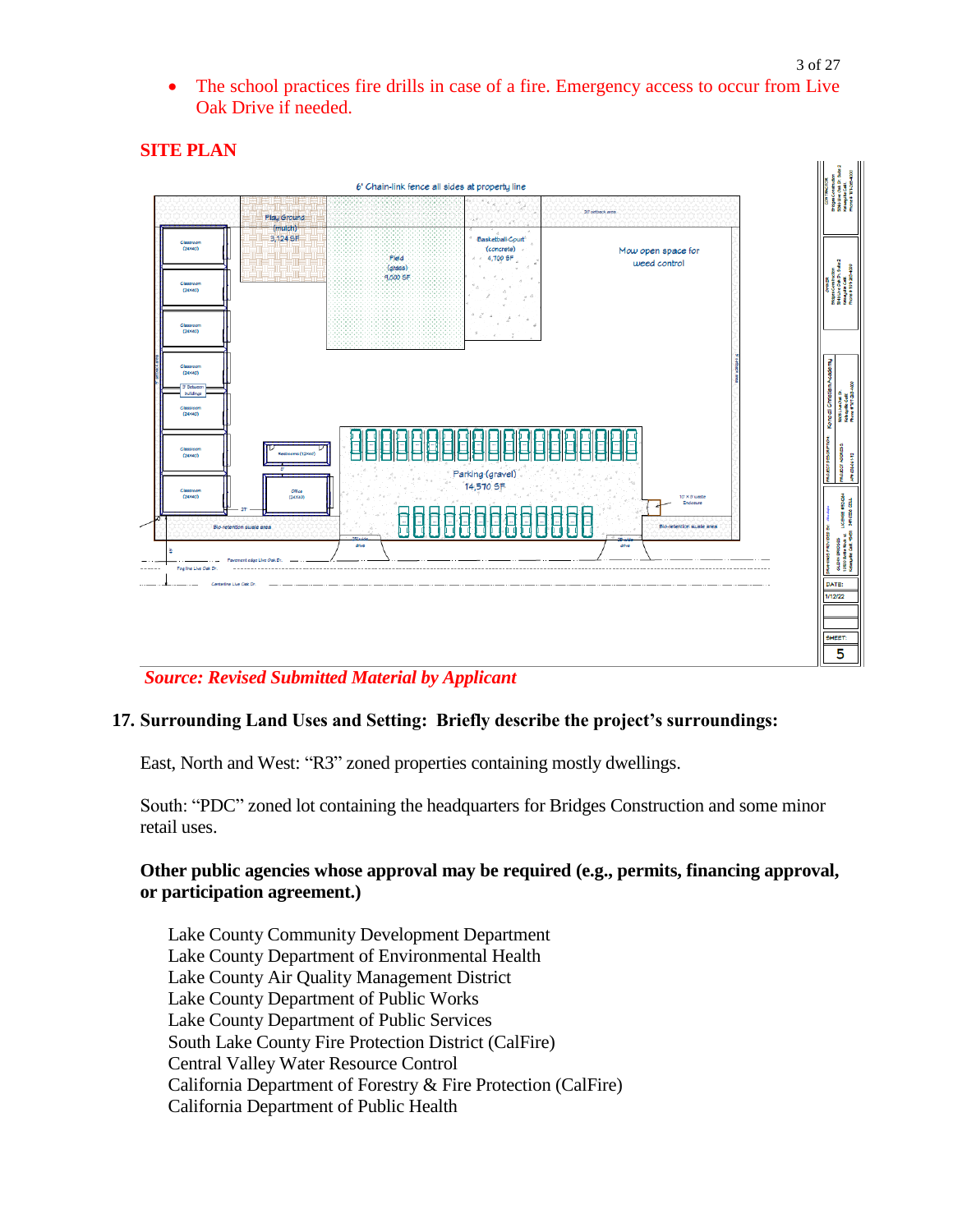*The environmental factors checked below would be potentially affected by this project, involving at least one impact that is a "Potentially Significant Impact" as indicated by the checklist on the following pages.* 

| $\boxtimes$ | <b>Aesthetics</b>           | IXI | <b>Greenhouse Gas Emissions</b>  |    | Population / Housing                      |
|-------------|-----------------------------|-----|----------------------------------|----|-------------------------------------------|
|             | Agriculture & Forestry      |     | Hazards & Hazardous Materials    |    | <b>Public Services</b>                    |
|             | <b>Air Quality</b>          | IXI | <b>Hydrology / Water Quality</b> |    | Recreation                                |
|             | <b>Biological Resources</b> |     | Land Use / Planning              |    | Transportation                            |
| ⊠           | <b>Cultural Resources</b>   |     | <b>Mineral Resources</b>         | IX | <b>Tribal Cultural Resources</b>          |
|             | Geology / Soils             |     | <b>Noise</b>                     |    | Utilities / Service Systems               |
|             | Wildfire                    |     | Energy                           | ⋉  | <b>Mandatory Findings of Significance</b> |

#### **DETERMINATION: (To be completed by the lead Agency)**

On the basis of this initial evaluation:

- I find that the proposed project COULD NOT have a significant effect on the environment, and a NEGATIVE DECLARATION will be prepared. □
- $\boxtimes$ I find that although the proposed project could have a significant effect on the environment, there will not be a significant effect in this case because revisions in the project have been made by or agreed to by the project proponent. A MITIGATED NEGATIVE DECLARATION will be prepared.
- I find that the proposed project MAY have a significant effect on the environment, and an ENVIRONMENTAL IMPACT REPORT is required. □
- I find that the proposed project MAY have a "potentially significant impact" or "potentially significant unless mitigated" impact on the environment, but at least one effect 1) has been adequately analyzed in an earlier document pursuant to applicable legal standards, and 2) has been addressed by mitigation measures based on the earlier analysis as described on attached sheets. An ENVIRONMENTAL IMPACT REPORT is required, but it must analyze only the effects that remain to be addressed. □
- I find that although the proposed project could have a significant effect on the environment, because all potentially significant effects (a) have been analyzed adequately in an earlier EIR or NEGATIVE DECLARATION pursuant to applicable standards and (b) have been avoided or mitigated pursuant to that earlier EIR or NEGATIVE DECLARATION, including revisions or mitigation measures that are imposed upon the proposed project, nothing further is required. □

Original and Subsequent Initial Study Prepared By: Eric Porter, Associate Planner

 $5$  stat

 January 31, 2022 June 20, 2022 **Date:** Date:

SIGNATURE

Mary Darby, Director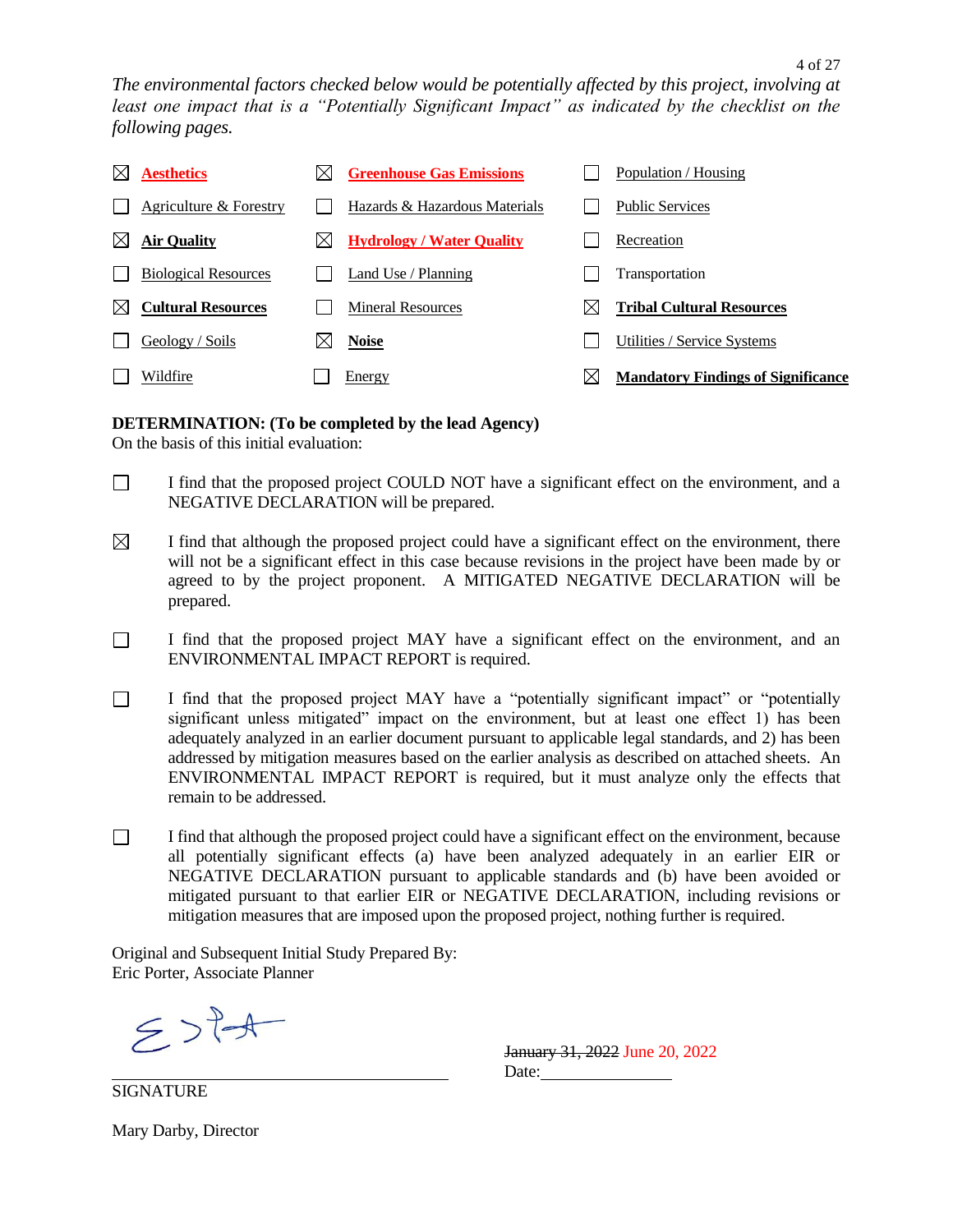#### SECTION 1 – EVALUATION OF ENVIRONMENTAL IMPACTS:

- 1) A brief explanation is required for all answers except "No Impact" answers that are adequately supported by the information sources a lead agency cites in the parentheses following each question. A "No Impact" answer is adequately supported if the referenced information sources show that the impact simply does not apply to projects like the one involved (e.g., the project falls outside a fault rupture zone). A "No Impact" answer should be explained where it is based on project-specific factors as well as general standards (e.g., the project will not expose sensitive receptors to pollutants, based on a project-specific screening analysis).
- 2) All answers must take account of the whole action involved, including off-site as well as on-site, cumulative as well as project-level, indirect as well as direct, and construction as well as operational impacts.
- 3) Once the lead agency has determined that a particular physical impact may occur, and then the checklist answers must indicate whether the impact is potentially significant, less than significant with mitigation, or less than significant. "Potentially Significant Impact" is appropriate if there is substantial evidence that an effect may be significant. If there are one or more "Potentially Significant Impact" entries when the determination is made, an EIR is required.
- 4) "Negative Declaration: Less Than Significant With Mitigation Incorporated" applies where the incorporation of mitigation measures has reduced an effect from "Potentially Significant Impact" to a "Less Than Significant Impact." The lead agency must describe the mitigation measures, and briefly explain how they reduce the effect to a less than significant level (mitigation measures from Section XVII, "Earlier Analyses," may be cross-referenced).
- 5) Earlier analyses may be used where, pursuant to the tiering, program EIR, or other CEQA process, an effect has been adequately analyzed in an earlier EIR or negative declaration. Section  $15063(c)(3)(D)$ . In this case, a brief discussion should identify the following:
	- a) Earlier Analysis Used. Identify and state where they are available for review.
	- b) Impacts Adequately Addressed. Identify which effects from the above checklist were within the scope of and adequately analyzed in an earlier document pursuant to applicable legal standards, and state whether such effects were addressed by mitigation measures based on the earlier analysis.
	- c) Mitigation Measures. For effects that are "Less than Significant with Mitigation Measures Incorporated," describe the mitigation measures, which were incorporated or refined from the earlier document and the extent to which they address site-specific conditions for the project.
- 6) Lead agencies are encouraged to incorporate into the checklist references to information sources for potential impacts (e.g., general plans, zoning ordinances). Reference to a previously prepared or outside document should, where appropriate, include a reference to the page or pages where the statement is substantiated.
- 7) Supporting Information Sources: A source list should be attached, and other sources used or individuals contacted should be cited in the discussion.
- 8) This is only a suggested form, and lead agencies are free to use different formats; however, lead agencies should normally address the questions from this checklist that are relevant to a project's environmental effects in whatever format is selected.
- 9) The explanation of each issue should identify:
	- a) the significance criteria or threshold, if any, used to evaluate each question; and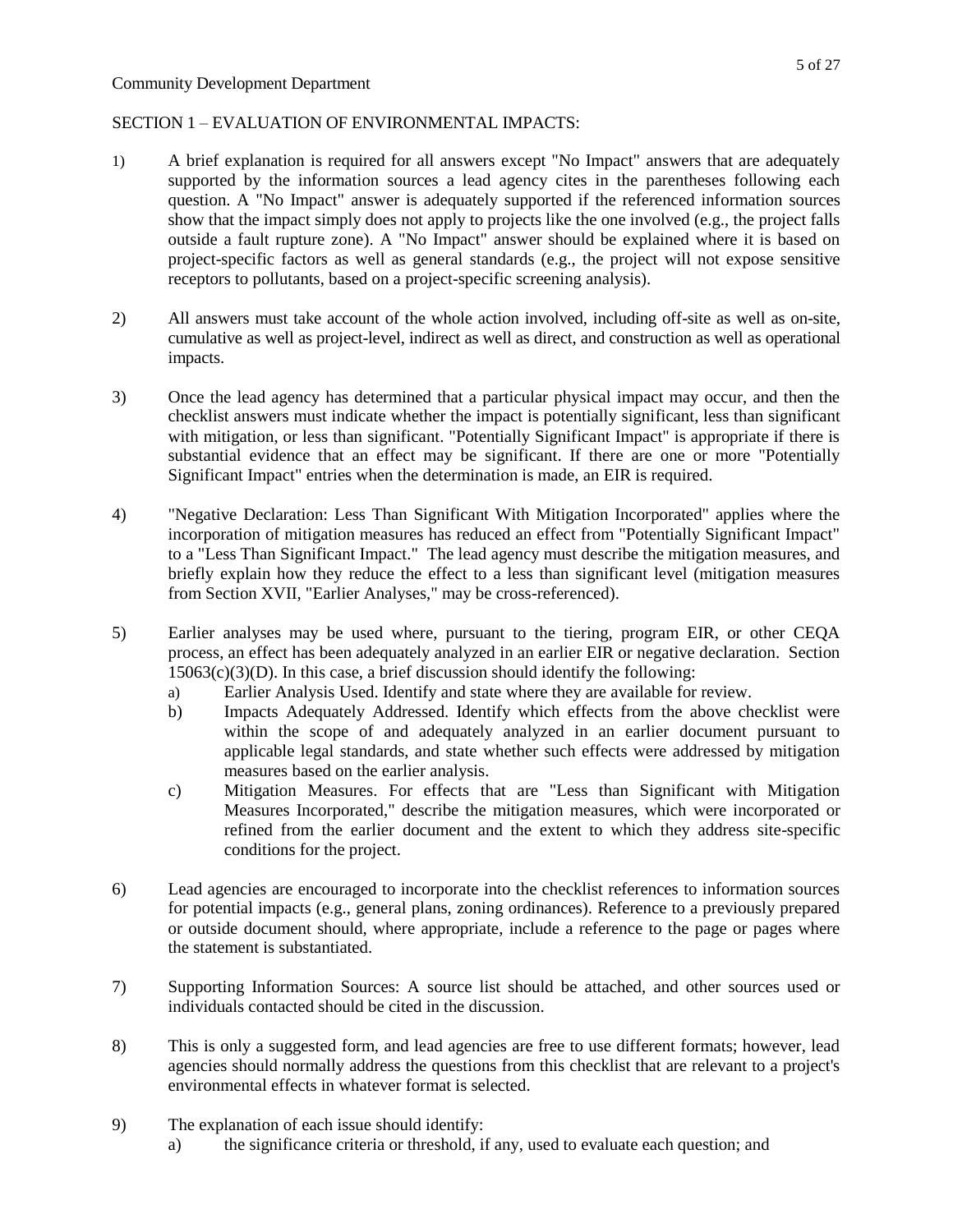b) the mitigation measure identified, if any, to reduce the impact to less than significance

This addendum is intended to respond to concerns raised in a letter dated March 3, 2022 on behalf of neighboring property owners that was submitted by Katzhoff and Riggs, LLP. This Addendum is supplemental to the Initial Study drafted by County Staff and dated January 31, 2022.

The red font represents the additional review undertaken by Lake County planning staff on June 20, 2022.

#### **KEY: 1 = Potentially Significant Impact**

- **2 = Less Than Significant with Mitigation Incorporation**
- **3 = Less Than Significant Impact**
- **4 = No Impact**

| <b>IMPACT</b><br><b>CATEGORIES*</b>                                                                                                                                     | 1 | $\mathbf{2}$ | 3 | 4 | All determinations need explanation.<br>Reference to documentation, sources, notes and<br>correspondence.                                                                                                                                          | Source<br>Number**                 |  |  |  |
|-------------------------------------------------------------------------------------------------------------------------------------------------------------------------|---|--------------|---|---|----------------------------------------------------------------------------------------------------------------------------------------------------------------------------------------------------------------------------------------------------|------------------------------------|--|--|--|
| <b>AESTHETICS</b><br><b>Would the project:</b>                                                                                                                          |   |              |   |   |                                                                                                                                                                                                                                                    |                                    |  |  |  |
| a) Have a substantial adverse<br>effect on a scenic vista?                                                                                                              |   |              | X |   | The project site is located off of Live Oak Drive, a paved<br>County road at this location. The site is not near a Scenic<br>Combining Area. The site is flat and does not contain any<br>scenic resources.<br><b>Less Than Significant Impact</b> | 17.<br>7, 16,<br>18, 23, 26,<br>33 |  |  |  |
| b) Substantially damage scenic<br>resources, including, but not<br>limited to, trees, rock<br>outcroppings, and historic<br>buildings within a state scenic<br>highway? |   |              | X |   | There are no scenic resources identified on or near the school<br>site, including trees, rocks, historic buildings or other<br>potentially scenic resources.<br><b>Less Than Significant Impact</b>                                                | 7, 16,<br>17,<br>18, 23, 26,<br>33 |  |  |  |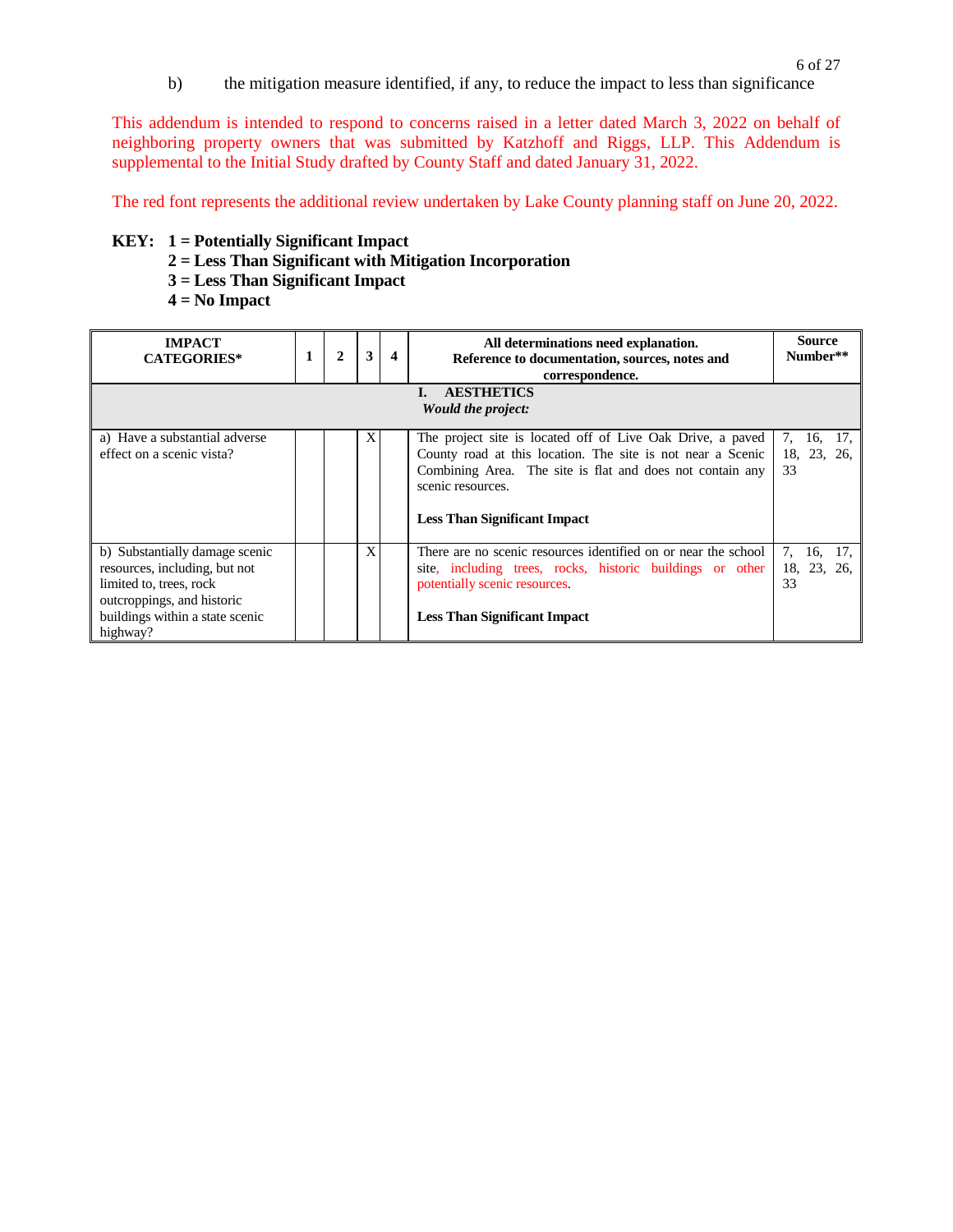|                                                                                                                                                                                                                                                                                                                                                                                                              |   |                |                  |                         |                                                                                                                                                                                                                                                                                                                                                                                                                                                                                                                                                                                                                                                                                                                                                                                                                                                                                                                                                                                                                                                                                                                                                                                                                                                                                                                                     | 7 of 27                               |
|--------------------------------------------------------------------------------------------------------------------------------------------------------------------------------------------------------------------------------------------------------------------------------------------------------------------------------------------------------------------------------------------------------------|---|----------------|------------------|-------------------------|-------------------------------------------------------------------------------------------------------------------------------------------------------------------------------------------------------------------------------------------------------------------------------------------------------------------------------------------------------------------------------------------------------------------------------------------------------------------------------------------------------------------------------------------------------------------------------------------------------------------------------------------------------------------------------------------------------------------------------------------------------------------------------------------------------------------------------------------------------------------------------------------------------------------------------------------------------------------------------------------------------------------------------------------------------------------------------------------------------------------------------------------------------------------------------------------------------------------------------------------------------------------------------------------------------------------------------------|---------------------------------------|
| <b>IMPACT</b><br><b>CATEGORIES*</b>                                                                                                                                                                                                                                                                                                                                                                          | 1 | $\overline{2}$ | 3                | $\overline{\mathbf{4}}$ | All determinations need explanation.<br>Reference to documentation, sources, notes and                                                                                                                                                                                                                                                                                                                                                                                                                                                                                                                                                                                                                                                                                                                                                                                                                                                                                                                                                                                                                                                                                                                                                                                                                                              | <b>Source</b><br>Number**             |
|                                                                                                                                                                                                                                                                                                                                                                                                              |   |                |                  |                         | correspondence.                                                                                                                                                                                                                                                                                                                                                                                                                                                                                                                                                                                                                                                                                                                                                                                                                                                                                                                                                                                                                                                                                                                                                                                                                                                                                                                     |                                       |
| c) In non-urbanized areas,<br>substantially degrade the existing<br>visual character or quality of<br>public views of the site and its<br>surroundings? (Public views are<br>those that are experienced from<br>publicly accessible vantage<br>point). If the project is in an<br>urbanized area, would the project<br>conflict with applicable zoning<br>and other regulations governing<br>scenic quality? |   | X              | $\mathbf X$      |                         | The project site is not adjacent to or within the boundary of a<br>scenic overlay or combining district. The site is located in an<br>urbanized portion of the township of Kelseyville. The proposed<br>buildings are modular one-story buildings, each being 24' x 40'<br>in size at a height of 14 feet. The classrooms will be built<br>within the property boundaries at a distance of 5' apart, which<br>is permissible in the R3 zoning district as a side yard setback.<br>The nearest dwellings to the classrooms is located 45 feet to the<br>south across 'River's End' Road, and 25 feet to the west.<br>Screening is needed between the south and west areas to<br>minimize the visual impacts of the school as follows:<br>AES-1: Prior to final occupancy, the applicant shall install<br>privacy slats in the 6' tall fencing on the south and west sides<br>in between the nearest dwellings and the school campus.<br>AES-2: Prior to final occupancy, the applicant shall plant<br>native deciduous trees along the western portion of the school<br>between the classrooms / play areas and the western<br>neighboring residences. Trees shall be maintained in a healthy<br>state; shall be irrigated, and shall be spaced no more than 20'<br>apart. Trees to be of a native species that can tolerate drought | 7, 16, 17,<br>18, 23, 26,<br>33       |
|                                                                                                                                                                                                                                                                                                                                                                                                              |   |                |                  |                         | conditions and are suitable to the climate<br><b>SBOS Live Oak Dr.</b><br>Less Than Significant Impact with mitigation measures<br>added.                                                                                                                                                                                                                                                                                                                                                                                                                                                                                                                                                                                                                                                                                                                                                                                                                                                                                                                                                                                                                                                                                                                                                                                           |                                       |
| d) Create a new source of<br>substantial light or glare which<br>would adversely affect day or<br>nighttime views in the area?                                                                                                                                                                                                                                                                               |   | $\mathbf X$    | $\boldsymbol{X}$ |                         | The project has some potential to create additional light or<br>glare from exterior security lighting and windows on the<br>buildings. Exterior lighting in Lake County is required to meet<br>'darksky.org' lighting recommendations; this is a typical<br>condition of approval for all new developments in Lake<br>County, and will be required for this project. All lighting must<br>be downcast and cannot shine into neighboring properties or<br>onto public roads.<br>AES-3: All outdoor lighting shall be downcast and the light<br>source shall not be directly visible from neighboring properties<br>or public roads.<br>Less Than Significant Impact with mitigation measure<br>added.                                                                                                                                                                                                                                                                                                                                                                                                                                                                                                                                                                                                                                | 16,<br>7,<br>17,<br>18, 23, 26,<br>33 |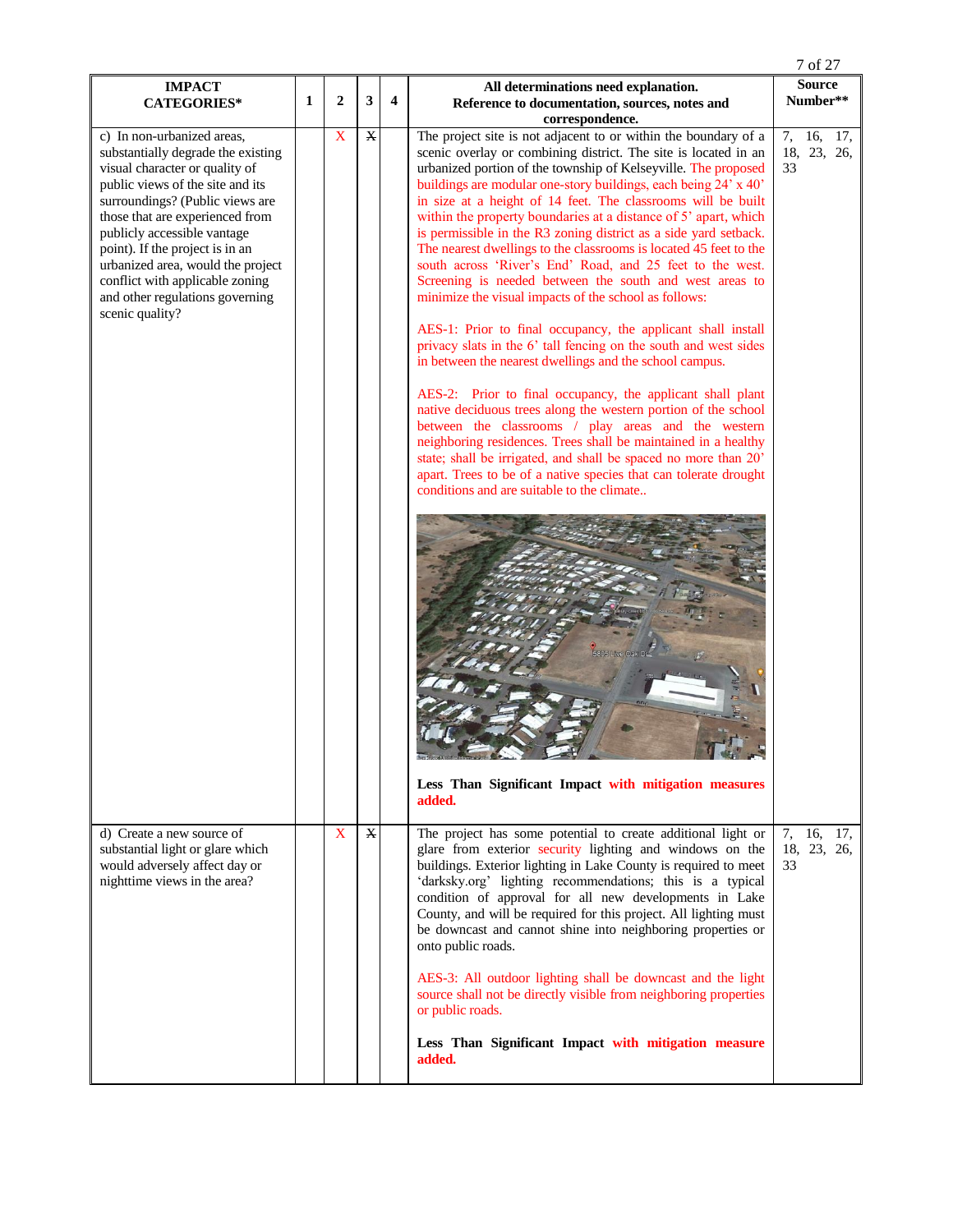|                                                                                                                                                                                                                                                             |                                                                                                                                                                                                                                                                |                |             |   |                                                                                                                                       | 8 of 27                    |  |  |  |  |  |
|-------------------------------------------------------------------------------------------------------------------------------------------------------------------------------------------------------------------------------------------------------------|----------------------------------------------------------------------------------------------------------------------------------------------------------------------------------------------------------------------------------------------------------------|----------------|-------------|---|---------------------------------------------------------------------------------------------------------------------------------------|----------------------------|--|--|--|--|--|
| <b>IMPACT</b><br><b>CATEGORIES*</b>                                                                                                                                                                                                                         | $\mathbf{1}$                                                                                                                                                                                                                                                   | $\overline{2}$ | 3           | 4 | All determinations need explanation.<br>Reference to documentation, sources, notes and                                                | <b>Source</b><br>Number**  |  |  |  |  |  |
|                                                                                                                                                                                                                                                             |                                                                                                                                                                                                                                                                |                |             |   | correspondence.<br>II. AGRICULTURE AND FORESTRY RESOURCES                                                                             |                            |  |  |  |  |  |
|                                                                                                                                                                                                                                                             | In determining whether impacts to agricultural resources are significant environmental effects, lead agencies may refer to the<br>California Agricultural Land Evaluation and Site Assessment Model (1997) prepared by the California Dept. of Conservation as |                |             |   |                                                                                                                                       |                            |  |  |  |  |  |
| an optional model to use in assessing impacts on agriculture and farmland. In determining whether impacts to forest resources,                                                                                                                              |                                                                                                                                                                                                                                                                |                |             |   |                                                                                                                                       |                            |  |  |  |  |  |
| including timberland, are significant environmental effects, lead agencies may refer to information compiled by the California<br>Department of Forestry and Fire Protection regarding the state's inventory of forest land, including the Forest and Range |                                                                                                                                                                                                                                                                |                |             |   |                                                                                                                                       |                            |  |  |  |  |  |
| Assessment Project and the Forest Legacy Assessment Project; and forest carbon measurement methodology provided in Forest                                                                                                                                   |                                                                                                                                                                                                                                                                |                |             |   |                                                                                                                                       |                            |  |  |  |  |  |
| protocols adopted by the California Air Resources Board.<br>Would the project:                                                                                                                                                                              |                                                                                                                                                                                                                                                                |                |             |   |                                                                                                                                       |                            |  |  |  |  |  |
| a) Convert Prime Farmland,                                                                                                                                                                                                                                  |                                                                                                                                                                                                                                                                |                | $\mathbf X$ |   | The site and immediately surrounding area are either vacant                                                                           | 5, 8, 9, 10,               |  |  |  |  |  |
| Unique Farmland, or Farmland                                                                                                                                                                                                                                |                                                                                                                                                                                                                                                                |                |             |   | or already developed with dwellings. The R3 zoning of the                                                                             | 16, 17, 18,                |  |  |  |  |  |
| of Statewide Importance<br>(Farmland), as shown on the                                                                                                                                                                                                      |                                                                                                                                                                                                                                                                |                |             |   | subject site is intended for either residential development, or<br>in this case, for a new school. There are no active agricultural   | 23, 26, 32                 |  |  |  |  |  |
| maps prepared pursuant to the                                                                                                                                                                                                                               |                                                                                                                                                                                                                                                                |                |             |   | uses in the immediate vicinity of the project site, and the R3                                                                        |                            |  |  |  |  |  |
| Farmland Mapping and                                                                                                                                                                                                                                        |                                                                                                                                                                                                                                                                |                |             |   | zoning does not allow agricultural uses as a primary use.                                                                             |                            |  |  |  |  |  |
| Monitoring Program of the                                                                                                                                                                                                                                   |                                                                                                                                                                                                                                                                |                |             |   |                                                                                                                                       |                            |  |  |  |  |  |
| California Resources Agency, to                                                                                                                                                                                                                             |                                                                                                                                                                                                                                                                |                |             |   | <b>Less Than Significant Impact</b>                                                                                                   |                            |  |  |  |  |  |
| non-agricultural use?<br>b) Conflict with existing zoning                                                                                                                                                                                                   |                                                                                                                                                                                                                                                                |                |             | X | The immediate vicinity does not contain properties that are                                                                           | 5, 8, 9, 10,               |  |  |  |  |  |
| for agricultural use, or a                                                                                                                                                                                                                                  |                                                                                                                                                                                                                                                                |                |             |   | actively growing crops.                                                                                                               | 16, 17, 18,                |  |  |  |  |  |
| Williamson Act contract?                                                                                                                                                                                                                                    |                                                                                                                                                                                                                                                                |                |             |   |                                                                                                                                       | 23, 26, 32                 |  |  |  |  |  |
|                                                                                                                                                                                                                                                             |                                                                                                                                                                                                                                                                |                |             |   | No Impact                                                                                                                             |                            |  |  |  |  |  |
| c) Conflict with existing zoning                                                                                                                                                                                                                            |                                                                                                                                                                                                                                                                |                |             | X | The property is in an urbanized area in Kelseyville. There are                                                                        | 2, 5, 8, 9,                |  |  |  |  |  |
| for, or cause rezoning of, forest<br>land (as defined in Public                                                                                                                                                                                             |                                                                                                                                                                                                                                                                |                |             |   | no timber-producing properties in the vicinity.                                                                                       | 10, 16, 17,<br>18, 23, 26, |  |  |  |  |  |
| <b>Resources Code section</b>                                                                                                                                                                                                                               |                                                                                                                                                                                                                                                                |                |             |   | No Impact                                                                                                                             | 32                         |  |  |  |  |  |
| $12220(g)$ , timberland (as defined                                                                                                                                                                                                                         |                                                                                                                                                                                                                                                                |                |             |   |                                                                                                                                       |                            |  |  |  |  |  |
| by Public Resources Code section                                                                                                                                                                                                                            |                                                                                                                                                                                                                                                                |                |             |   |                                                                                                                                       |                            |  |  |  |  |  |
| 4526), or timberland zoned                                                                                                                                                                                                                                  |                                                                                                                                                                                                                                                                |                |             |   |                                                                                                                                       |                            |  |  |  |  |  |
| Timberland Production (as                                                                                                                                                                                                                                   |                                                                                                                                                                                                                                                                |                |             |   |                                                                                                                                       |                            |  |  |  |  |  |
| defined by Government Code<br>section $51104(g)$ ?                                                                                                                                                                                                          |                                                                                                                                                                                                                                                                |                |             |   |                                                                                                                                       |                            |  |  |  |  |  |
| d) Result in the loss of forest                                                                                                                                                                                                                             |                                                                                                                                                                                                                                                                |                |             | X | The project would not result in the loss or conversion of forest                                                                      | 2, 5, 8, 9,                |  |  |  |  |  |
| land or conversion of forest land                                                                                                                                                                                                                           |                                                                                                                                                                                                                                                                |                |             |   | land to a non-forest use.                                                                                                             | 10, 16, 17,                |  |  |  |  |  |
| to non-forest use?                                                                                                                                                                                                                                          |                                                                                                                                                                                                                                                                |                |             |   |                                                                                                                                       | 18, 23, 26,<br>32          |  |  |  |  |  |
|                                                                                                                                                                                                                                                             |                                                                                                                                                                                                                                                                |                |             |   | No Impact.                                                                                                                            |                            |  |  |  |  |  |
| e) Involve other changes in the                                                                                                                                                                                                                             |                                                                                                                                                                                                                                                                |                | $\bf{X}$    |   | As proposed, this project would not induce changes to existing                                                                        | 5, 8, 9, 10,               |  |  |  |  |  |
| existing environment which, due<br>to their location or nature, could                                                                                                                                                                                       |                                                                                                                                                                                                                                                                |                |             |   | farmland that would result in its conversion to non-agricultural                                                                      | 16, 17, 18,<br>23, 26, 32  |  |  |  |  |  |
| result in conversion of                                                                                                                                                                                                                                     |                                                                                                                                                                                                                                                                |                |             |   | use.                                                                                                                                  |                            |  |  |  |  |  |
| Farmland, to non-agricultural                                                                                                                                                                                                                               |                                                                                                                                                                                                                                                                |                |             |   | <b>Less Than Significant Impact</b>                                                                                                   |                            |  |  |  |  |  |
| use or conversion of forest land<br>to non-forest use?                                                                                                                                                                                                      |                                                                                                                                                                                                                                                                |                |             |   |                                                                                                                                       |                            |  |  |  |  |  |
|                                                                                                                                                                                                                                                             |                                                                                                                                                                                                                                                                |                |             |   | <b>AIR QUALITY</b><br>Ш.                                                                                                              |                            |  |  |  |  |  |
|                                                                                                                                                                                                                                                             |                                                                                                                                                                                                                                                                |                |             |   | Where available, the significance criteria established by the applicable air quality management or air pollution control district may |                            |  |  |  |  |  |
|                                                                                                                                                                                                                                                             |                                                                                                                                                                                                                                                                |                |             |   | be relied upon to make the following determinations.<br>Would the project:                                                            |                            |  |  |  |  |  |
| a) Conflict with or obstruct                                                                                                                                                                                                                                |                                                                                                                                                                                                                                                                | X              |             |   | The project has some potential to result in some air quality                                                                          | 1, 2, 16, 17,              |  |  |  |  |  |
| implementation of the applicable                                                                                                                                                                                                                            |                                                                                                                                                                                                                                                                |                |             |   | impacts (primarily dust) during site preparation for the 9                                                                            | 18, 21, 23,                |  |  |  |  |  |
| air quality plan?                                                                                                                                                                                                                                           |                                                                                                                                                                                                                                                                |                |             |   | portable classrooms and restroom building. The applicant has                                                                          | 24, 26, 32,                |  |  |  |  |  |
|                                                                                                                                                                                                                                                             |                                                                                                                                                                                                                                                                |                |             |   | estimated that a total of 30 to 40 cubic yards of earth will be                                                                       | 33, 35                     |  |  |  |  |  |
|                                                                                                                                                                                                                                                             |                                                                                                                                                                                                                                                                |                |             |   | moved during trenching for the underground power<br>installation. Palliatives (water) will be applied to all disturbed                |                            |  |  |  |  |  |
|                                                                                                                                                                                                                                                             |                                                                                                                                                                                                                                                                |                |             |   | areas in order to suppress dust during site disturbance.                                                                              |                            |  |  |  |  |  |
|                                                                                                                                                                                                                                                             |                                                                                                                                                                                                                                                                |                |             |   |                                                                                                                                       |                            |  |  |  |  |  |
|                                                                                                                                                                                                                                                             |                                                                                                                                                                                                                                                                |                |             |   | Construction of the project would take an estimated 7 months<br>according to the material submitted by the applicant. The             |                            |  |  |  |  |  |
|                                                                                                                                                                                                                                                             |                                                                                                                                                                                                                                                                |                |             |   | applicant shall put water down on the site prior to any pad                                                                           |                            |  |  |  |  |  |
|                                                                                                                                                                                                                                                             |                                                                                                                                                                                                                                                                |                |             |   | preparation in order to mitigate dust during construction.                                                                            |                            |  |  |  |  |  |
|                                                                                                                                                                                                                                                             |                                                                                                                                                                                                                                                                |                |             |   | The site plan shows the parking area to be gravel, which would                                                                        |                            |  |  |  |  |  |
|                                                                                                                                                                                                                                                             |                                                                                                                                                                                                                                                                |                |             |   |                                                                                                                                       |                            |  |  |  |  |  |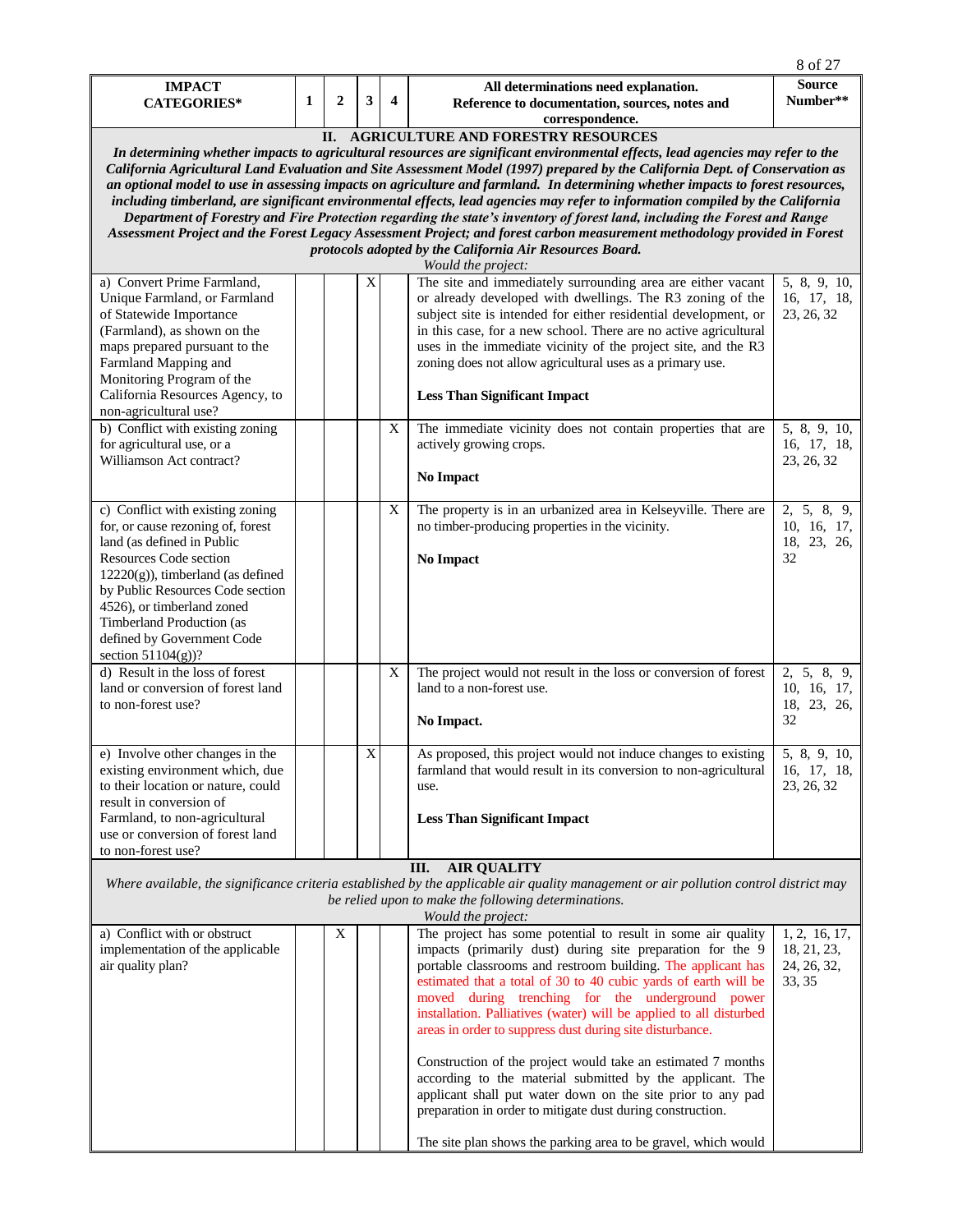|                                                                                                                                                                                                                        |   |   |   |   |                                                                                                                                                                                                                                                                                                                                                                                                                                                                                           | 9 of 27                                               |
|------------------------------------------------------------------------------------------------------------------------------------------------------------------------------------------------------------------------|---|---|---|---|-------------------------------------------------------------------------------------------------------------------------------------------------------------------------------------------------------------------------------------------------------------------------------------------------------------------------------------------------------------------------------------------------------------------------------------------------------------------------------------------|-------------------------------------------------------|
| <b>IMPACT</b><br><b>CATEGORIES*</b>                                                                                                                                                                                    | 1 | 2 | 3 | 4 | All determinations need explanation.<br>Reference to documentation, sources, notes and<br>correspondence.                                                                                                                                                                                                                                                                                                                                                                                 | <b>Source</b><br>Number**                             |
|                                                                                                                                                                                                                        |   |   |   |   | not generate enough fugitive dust to be problematic to the area.                                                                                                                                                                                                                                                                                                                                                                                                                          |                                                       |
|                                                                                                                                                                                                                        |   |   |   |   | Less Than Significant with Mitigation Measures added:                                                                                                                                                                                                                                                                                                                                                                                                                                     |                                                       |
|                                                                                                                                                                                                                        |   |   |   |   | <b>AQ-1:</b> All Mobile diesel equipment used for construction<br>and/or maintenance must be compliance with State<br>registration requirements. Portable and stationary diesel<br>powered equipment must meet the requirements of the<br>State Air toxic Control Measures for CI engines as well as<br>Lake County Noise Emission Standards.                                                                                                                                             |                                                       |
|                                                                                                                                                                                                                        |   |   |   |   | <b>AQ-2:</b> Construction and/or work practices that involve<br>masonry, gravel, grading activities, vehicular and fugitive<br>dust shall be management by use of water or other<br>acceptable dust palliatives to maintain two inches of<br>visibly-moist soil during construction.                                                                                                                                                                                                      |                                                       |
|                                                                                                                                                                                                                        |   |   |   |   | AQ-3: The applicant shall have the primary access and<br>parking areas surfaced with chip seal, asphalt or an<br>equivalent all weather surfacing to reduce fugitive dust<br>generation.                                                                                                                                                                                                                                                                                                  |                                                       |
|                                                                                                                                                                                                                        |   |   |   |   | $\Delta Q$ -4: All areas subject to low use (driveways, over flow<br>parking, etc.) shall be surfaced with gravel. Applicant<br>shall regularly use and/or maintain graveled area to<br>reduce fugitive dust generations.                                                                                                                                                                                                                                                                 |                                                       |
| b) ) Result in a cumulatively<br>considerable net increase of any<br>criteria pollutant for which the<br>project region is non-attainment<br>under and applicable federal or<br>state ambient air quality<br>standard? |   |   | X |   | Schools are unlikely to generate any significant pollutants<br>following site preparation, and site preparation impacts can be<br>mitigated by using water to prevent dust migration.<br><b>Less Than Significant Impact</b>                                                                                                                                                                                                                                                              | 1, 2, 16, 17,<br>18, 21, 23,<br>24, 26, 32,<br>33, 35 |
| c) Expose sensitive receptors to<br>substantial pollutant<br>concentrations?                                                                                                                                           |   |   | X |   | The potential for dust migration can be significantly reduced<br>with the use of water on the portions of the site that will have<br>building pads prepared and during trenching for the<br>underground utility lines. This is a requirement within<br>mitigation measure AQ-1.<br><b>Less Than Significant Impact</b>                                                                                                                                                                    | 1, 2, 16, 17,<br>18, 21, 23,<br>24, 26, 32,<br>33, 35 |
| d) Result in other emissions<br>(such as those leading to odors or<br>dust) adversely affecting a<br>substantial number of people?                                                                                     |   |   | X |   | The use of water on the site during site preparation to hold the<br>soil in place will significantly reduce dust migration. The use<br>will have cars idling for limited durations while picking up or<br>dropping off children. The school estimates that a maximum of<br>150 students will be picked up / dropped off at full capacity.<br>Idling cars are most likely to occur during winter months for<br>in-vehicle heat, or during warm months for air conditioners to<br>function. | 1, 2, 16, 17,<br>18, 21, 23,<br>24, 26, 32,<br>33, 35 |
|                                                                                                                                                                                                                        |   |   |   |   | Prevailing wind direction is typically from the north /<br>northwest and blows to the south / southeast, generally in the<br>direction of the construction office building across Live Oak<br>Drive. The likelihood of idling vehicles causing odor problems<br>from exhaust is low based on staggered pickup / drop-off times<br>proposed by the school, and because of the direction of<br>prevailing winds.                                                                            |                                                       |
|                                                                                                                                                                                                                        |   |   |   |   | <b>Less Than Significant Impact</b>                                                                                                                                                                                                                                                                                                                                                                                                                                                       |                                                       |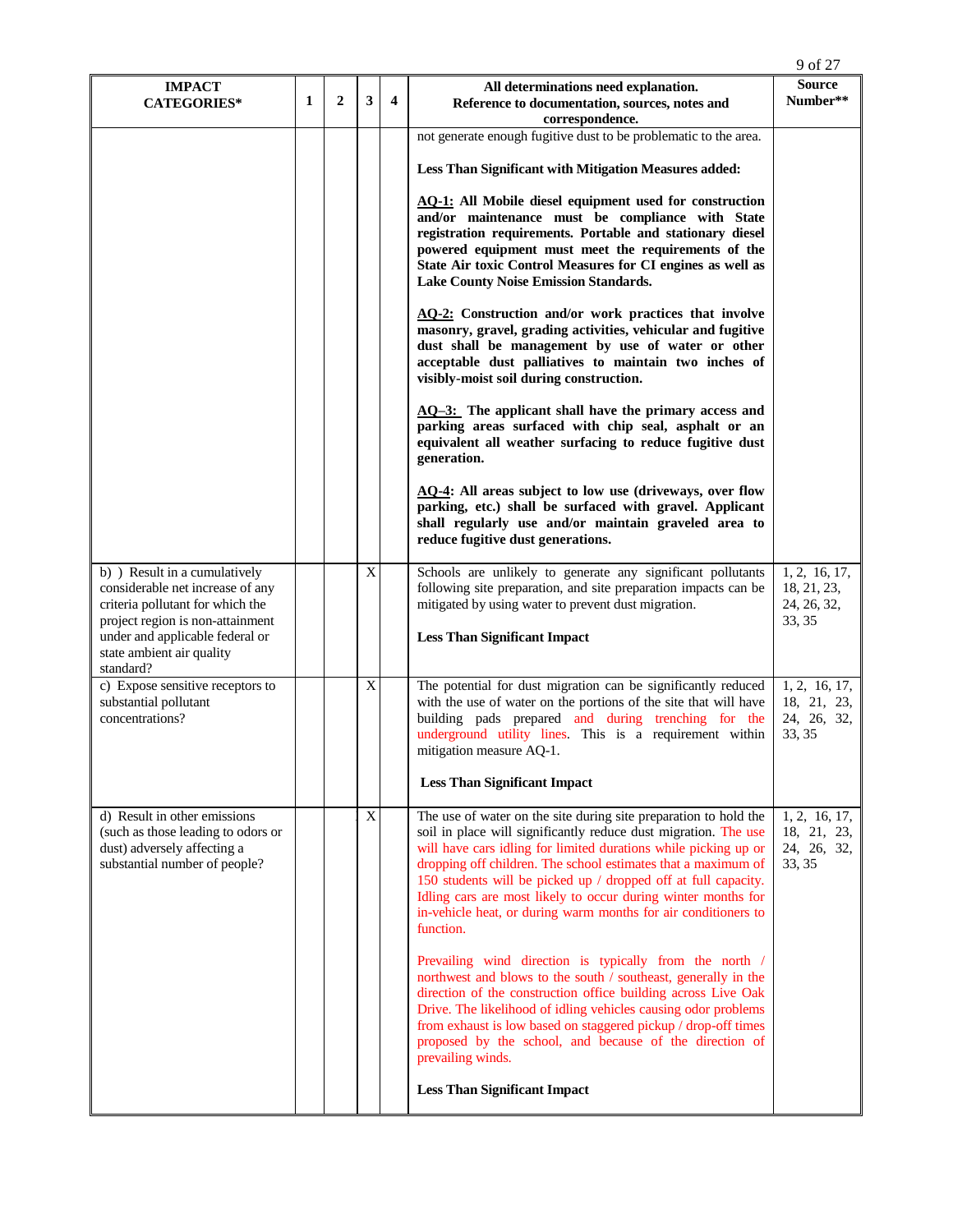|                                                                                                                                                                                                                                                                                                                                             |   |                |             |                         |                                                                                                                                                                                                                                                                                                                                                                                                                                                                                                                                                                                                                                                                                                                                                                                                                                                                                                                                                                                                                                                                                                                                                                                                                                                                                                        | 10 of 27                                                                              |
|---------------------------------------------------------------------------------------------------------------------------------------------------------------------------------------------------------------------------------------------------------------------------------------------------------------------------------------------|---|----------------|-------------|-------------------------|--------------------------------------------------------------------------------------------------------------------------------------------------------------------------------------------------------------------------------------------------------------------------------------------------------------------------------------------------------------------------------------------------------------------------------------------------------------------------------------------------------------------------------------------------------------------------------------------------------------------------------------------------------------------------------------------------------------------------------------------------------------------------------------------------------------------------------------------------------------------------------------------------------------------------------------------------------------------------------------------------------------------------------------------------------------------------------------------------------------------------------------------------------------------------------------------------------------------------------------------------------------------------------------------------------|---------------------------------------------------------------------------------------|
| <b>IMPACT</b><br><b>CATEGORIES*</b>                                                                                                                                                                                                                                                                                                         | 1 | $\overline{2}$ | 3           | $\overline{\mathbf{4}}$ | All determinations need explanation.<br>Reference to documentation, sources, notes and<br>correspondence.                                                                                                                                                                                                                                                                                                                                                                                                                                                                                                                                                                                                                                                                                                                                                                                                                                                                                                                                                                                                                                                                                                                                                                                              | <b>Source</b><br>Number**                                                             |
|                                                                                                                                                                                                                                                                                                                                             |   |                | IV.         |                         | <b>BIOLOGICAL RESOURCES</b><br>Would the project:                                                                                                                                                                                                                                                                                                                                                                                                                                                                                                                                                                                                                                                                                                                                                                                                                                                                                                                                                                                                                                                                                                                                                                                                                                                      |                                                                                       |
| a) Have a substantial adverse<br>effect, either directly or through<br>habitat modifications, on any<br>species identified as a candidate,<br>sensitive, or special status species<br>in local or regional plans,<br>policies, or regulations, or by the<br>California Department of Fish<br>and Game or U.S. Fish and<br>Wildlife Service? |   |                | X           |                         | A Biological Survey was prepared for this school site. The<br>Survey was prepared by ECORP Consulting, Inc., and is<br>dated August 6, 2021. The study was originally written in<br>anticipation of the Kelsey Creek Apartment project.<br>However the apartment project was not built. The<br>Christian Academy is interested in developing the site<br>with a new school.<br>The survey evaluated the site for the potential presence of<br>significant flora and/or fauna habitat. The surveying biologist,<br>Hanna Stone, visited the site on August 3, 2021 and indicated<br>that the site has been disked and mowed for the past several<br>decades. The biologist observed a small sand of oaks on the<br>northeast portion of the property, and several live oaks located<br>on the southern portion of the property. The biologist observed<br>some native grasses and wild oats.<br>The biologist determined that there were no observed special<br>status species on the site. The conclusion made following the<br>site evaluation is that there are no potential aquatic resources;<br>no state or federally-listed special status species on the site, and<br>that the grassy area and oak trees do provide some potential<br>habitat for birds.<br><b>Less Than Significant Impact</b> | 2, 5, 6, 10,<br>14, 16, 17,<br>18, 19, 20,<br>21, 23, 26,<br>31, 32, 33               |
| b) Have a substantial adverse<br>effect on any riparian habitat or<br>other sensitive natural community<br>identified in local or regional<br>plans, policies, and regulations or<br>by the California Department of<br>Fish and Game or U.S. Fish and<br>Wildlife Service?                                                                 |   |                | X           |                         | The Biological Study did not have recommendations for any<br>additional protection measures related to riparian areas.<br><b>Less Than Significant Impact</b>                                                                                                                                                                                                                                                                                                                                                                                                                                                                                                                                                                                                                                                                                                                                                                                                                                                                                                                                                                                                                                                                                                                                          | 2, 5, 6, 10,<br>14, 16, 17,<br>18, 19, 20,<br>21, 23, 26,<br>31, 32, 33               |
| c) Have a substantial adverse<br>effect on state or federally<br>protected wetlands (including, but<br>not limited to, marsh, vernal pool,<br>coastal, etc.) through direct<br>removal, filling, hydrological<br>interruption, or other means?                                                                                              |   |                |             | $\mathbf X$             | There are no federally protected wetlands on the subject site.<br>No Impact.                                                                                                                                                                                                                                                                                                                                                                                                                                                                                                                                                                                                                                                                                                                                                                                                                                                                                                                                                                                                                                                                                                                                                                                                                           | $\overline{2}$ , 5, 6, 10,<br>14, 16, 17,<br>18, 19, 20,<br>21, 23, 26,<br>31, 32, 33 |
| d) Interfere substantially with the<br>movement of any native resident<br>or migratory fish or wildlife<br>species or with established native<br>resident or migratory wildlife<br>corridors, or impede the use of<br>native wildlife nursery sites?                                                                                        |   |                | $\mathbf X$ |                         | There are no native resident wildlife that are mapped for this<br>property, and there are no mapped native resident fauna or<br>migratory fish on the site.<br><b>Less Than Significant Impact</b>                                                                                                                                                                                                                                                                                                                                                                                                                                                                                                                                                                                                                                                                                                                                                                                                                                                                                                                                                                                                                                                                                                     | 2, 5, 6, 10,<br>14, 16, 17,<br>18, 19, 20,<br>21, 23, 26,<br>31, 32, 33               |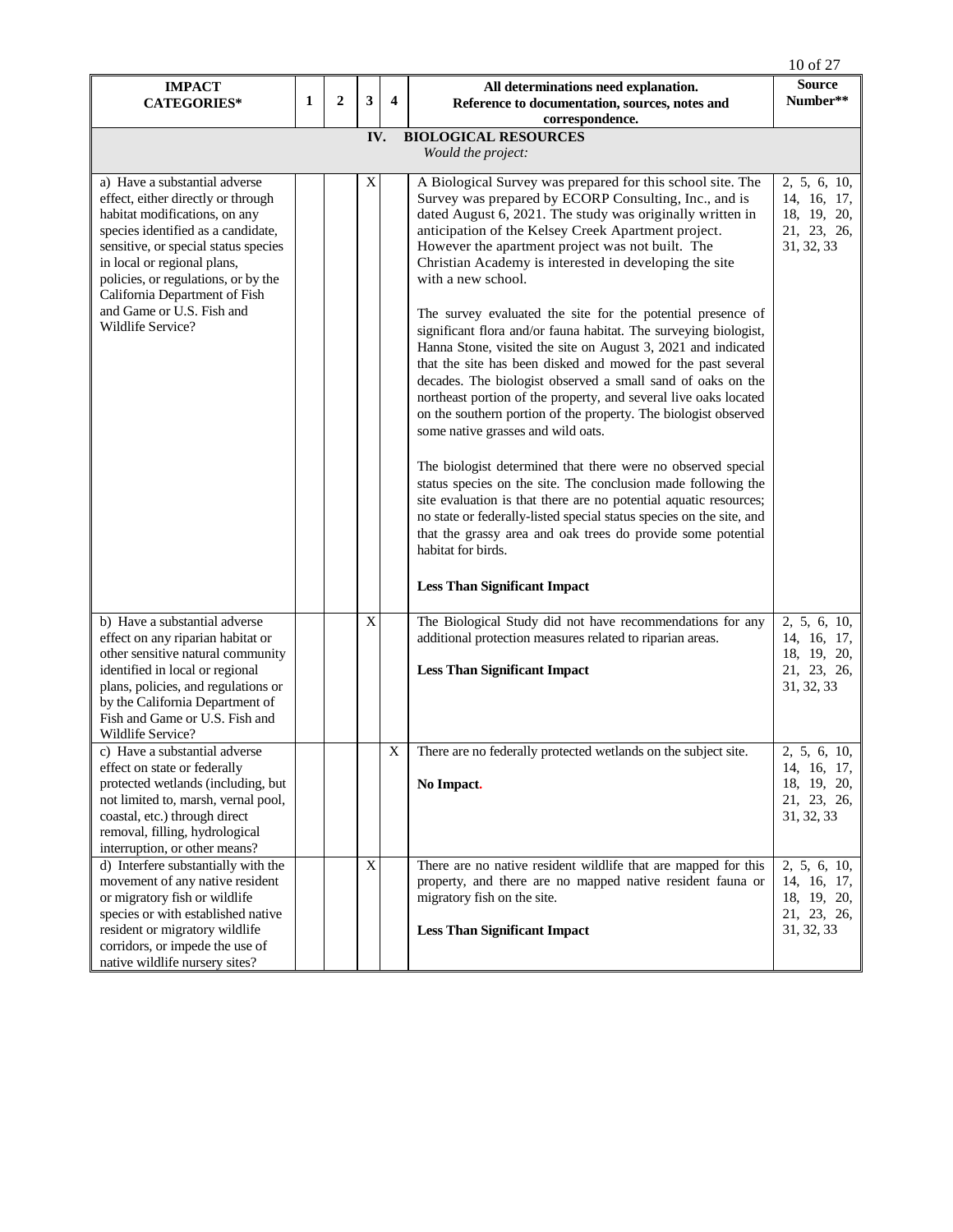|                                                                                                                                                                                                     |              |                |   |    |                                                                                                                                                                                                                                                                                                                                                                                                                                                                                                                                                                                                                                                                                                                                                                                                                                                                                                                                                                                                                                                                                                                                                                                                                                                                                                                                                                                                                                                                                                                                                                                                                                                                                                                                                                                                                                                                                                                                                                                                                                                                                                                               | 11 of 27                                                                |
|-----------------------------------------------------------------------------------------------------------------------------------------------------------------------------------------------------|--------------|----------------|---|----|-------------------------------------------------------------------------------------------------------------------------------------------------------------------------------------------------------------------------------------------------------------------------------------------------------------------------------------------------------------------------------------------------------------------------------------------------------------------------------------------------------------------------------------------------------------------------------------------------------------------------------------------------------------------------------------------------------------------------------------------------------------------------------------------------------------------------------------------------------------------------------------------------------------------------------------------------------------------------------------------------------------------------------------------------------------------------------------------------------------------------------------------------------------------------------------------------------------------------------------------------------------------------------------------------------------------------------------------------------------------------------------------------------------------------------------------------------------------------------------------------------------------------------------------------------------------------------------------------------------------------------------------------------------------------------------------------------------------------------------------------------------------------------------------------------------------------------------------------------------------------------------------------------------------------------------------------------------------------------------------------------------------------------------------------------------------------------------------------------------------------------|-------------------------------------------------------------------------|
| <b>IMPACT</b><br><b>CATEGORIES*</b>                                                                                                                                                                 | $\mathbf{1}$ | $\overline{2}$ | 3 | 4  | All determinations need explanation.<br>Reference to documentation, sources, notes and<br>correspondence.                                                                                                                                                                                                                                                                                                                                                                                                                                                                                                                                                                                                                                                                                                                                                                                                                                                                                                                                                                                                                                                                                                                                                                                                                                                                                                                                                                                                                                                                                                                                                                                                                                                                                                                                                                                                                                                                                                                                                                                                                     | <b>Source</b><br>Number**                                               |
| e) Conflict with any local<br>policies or ordinances protecting<br>biological resources, such as a<br>tree preservation policy or<br>ordinance?                                                     |              |                | X |    | According to Section 21083.4 of the California Public<br>Resources Code, if a county determines that there may be a<br>significant effect to oak woodlands, mitigation measures<br>must be put in place in order to alleviate the impact created<br>through the conversion of oak woodlands. There are no<br>mapped conservation easements on this site that might<br>otherwise require a tree replacement plan. Further, the<br>applicant has not indicated that any trees would be removed<br>by this proposal.<br><b>Less Than Significant Impact</b>                                                                                                                                                                                                                                                                                                                                                                                                                                                                                                                                                                                                                                                                                                                                                                                                                                                                                                                                                                                                                                                                                                                                                                                                                                                                                                                                                                                                                                                                                                                                                                      | 2, 5, 6, 10,<br>14, 16, 17,<br>18, 19, 20,<br>21, 23, 26,<br>31, 32, 33 |
| f) Conflict with the provisions of<br>an adopted Habitat Conservation<br>Plan, Natural Community<br>Conservation Plan, or other<br>approved local, regional, or state<br>habitat conservation plan? |              |                |   | X  | No special conservation plans have been adopted for this site<br>and no impacts are expected.<br>No Impact                                                                                                                                                                                                                                                                                                                                                                                                                                                                                                                                                                                                                                                                                                                                                                                                                                                                                                                                                                                                                                                                                                                                                                                                                                                                                                                                                                                                                                                                                                                                                                                                                                                                                                                                                                                                                                                                                                                                                                                                                    | 2, 5, 6, 10,<br>14, 16, 17,<br>18, 19, 20,<br>21, 23, 26,<br>31, 32, 33 |
|                                                                                                                                                                                                     |              |                |   | V. | <b>CULTURAL RESOURCES</b><br>Would the project:                                                                                                                                                                                                                                                                                                                                                                                                                                                                                                                                                                                                                                                                                                                                                                                                                                                                                                                                                                                                                                                                                                                                                                                                                                                                                                                                                                                                                                                                                                                                                                                                                                                                                                                                                                                                                                                                                                                                                                                                                                                                               |                                                                         |
| a) Cause a substantial adverse<br>change in the significance of a<br>historical resource pursuant to<br>§15064.5?                                                                                   |              | X              |   |    | A Cultural Resource Study was undertaken by Tom Origer<br>& Associates, and dated July 26, 2021. According to the<br>Study, the site had been previously surveyed for<br>Archaeologically significant items in 1977 by William<br>Roop. The 1977 survey concluded that the site has a<br>moderate potential for buried resources.<br>The Origer study makes a recommendation that in the event<br>of discovery of archaeological items of potential<br>significance, or of discovery of human remains, that CEQA<br>section 15064.5(d) applies, which provides some direction<br>as to notifying the culturally-affiliated Tribe; the County,<br>the Archaeologist, and potentially the Sheriff's Department<br>in the event of discovery of human remains.<br>A total of 11 Lake County Tribes were notified of this action<br>via AB52 notices that were sent out electronically by the<br>County on November 19, 2021. The Big Valley Tribe<br>expressed interest in the project, and consultation with the<br>Tribe will occur shortly.<br>Due to the archaeologically sensitive nature of this general<br>area, the following mitigation measures are put in place:<br><b>Mitigation Measures:</b><br>CUL-1: Should any archaeological, paleontological, or<br>cultural materials be discovered during site development,<br>all activity shall be halted in the vicinity of the find(s), the<br>applicant shall notify the culturally affiliated Tribe, and a<br>qualified archaeologist to evaluate the find(s) and<br>recommend mitigation procedures, if necessary, subject<br>to the approval of the Community Development Director.<br>Should any human remains be encountered, the applicant<br>shall notify the Sheriff's Department, the culturally<br>affiliated Tribe, and a qualified archaeologist for proper<br>internment and Tribal rituals per Public Resources Code<br>Section 5097.98 and Health and Safety Code 7050.5.<br>CUL-2: All employees shall be trained in recognizing<br>potentially significant artifacts that may be discovered<br>during ground disturbance. If any artifacts or remains | 5, 10,<br>16,<br>17, 18, 23,<br>26, 27, 28,<br>32, 33                   |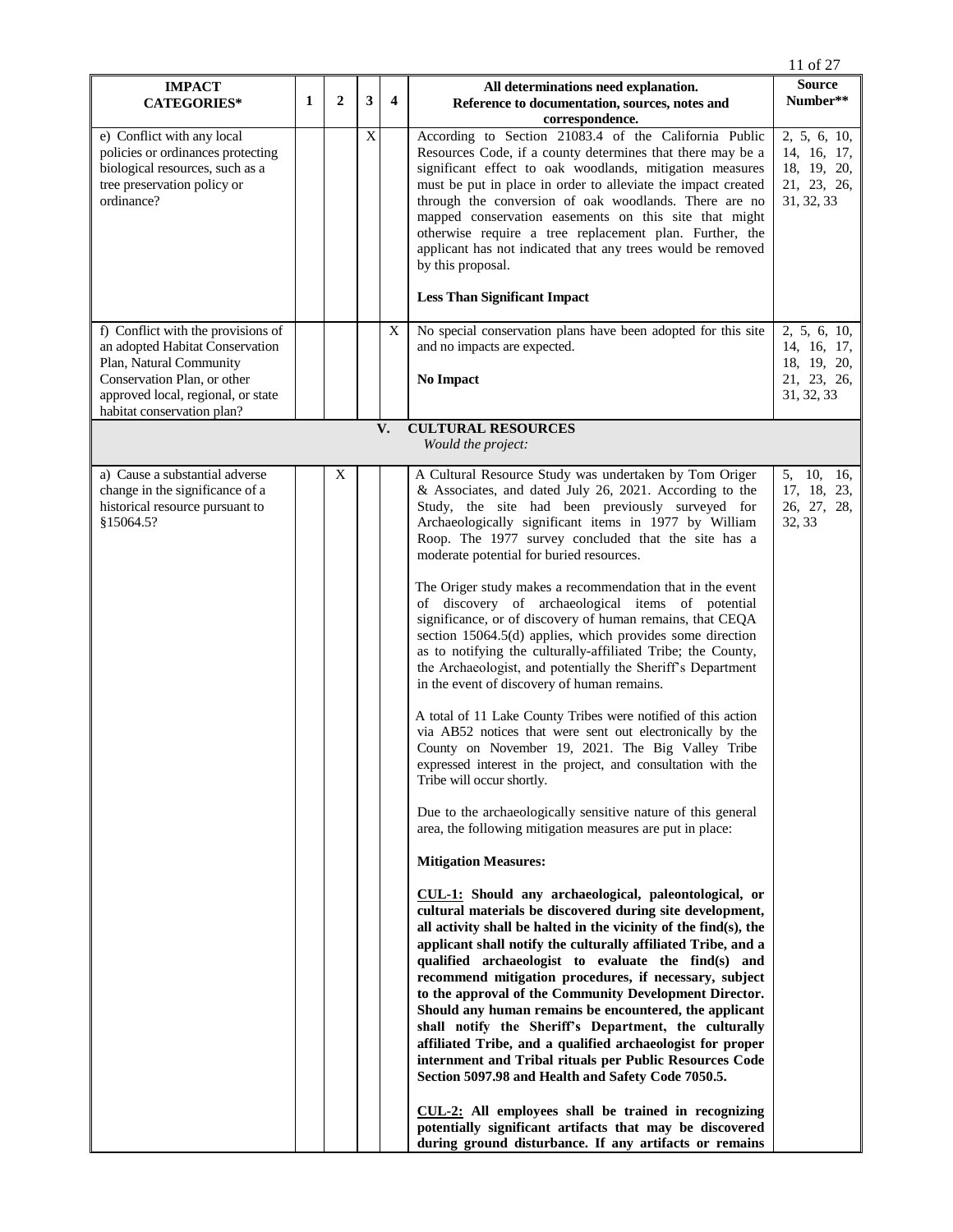|                                                                                                                                                                                                                                                                                                                                                                      |   |              |   |      |                                                                                                                                                                                                                                                                                                                                                                                                                                                                                                                                                                                                                                                                      | 12 of 27                                                                         |
|----------------------------------------------------------------------------------------------------------------------------------------------------------------------------------------------------------------------------------------------------------------------------------------------------------------------------------------------------------------------|---|--------------|---|------|----------------------------------------------------------------------------------------------------------------------------------------------------------------------------------------------------------------------------------------------------------------------------------------------------------------------------------------------------------------------------------------------------------------------------------------------------------------------------------------------------------------------------------------------------------------------------------------------------------------------------------------------------------------------|----------------------------------------------------------------------------------|
| <b>IMPACT</b><br><b>CATEGORIES*</b>                                                                                                                                                                                                                                                                                                                                  | 1 | $\mathbf{2}$ | 3 | 4    | All determinations need explanation.<br>Reference to documentation, sources, notes and<br>correspondence.                                                                                                                                                                                                                                                                                                                                                                                                                                                                                                                                                            | <b>Source</b><br>Number**                                                        |
|                                                                                                                                                                                                                                                                                                                                                                      |   |              |   |      | are found,<br>the<br>culturally affiliated<br><b>Tribe</b><br>shall<br>immediately be notified; a licensed archaeologist shall be<br>notified, and the Lake County Community Development<br>Director shall be notified of such finds.<br>Potential impacts can be mitigated to 'Less than<br>Significant' with CUL-1 and CUL-2.                                                                                                                                                                                                                                                                                                                                      |                                                                                  |
| b) Cause a substantial adverse<br>change in the significance of an<br>archeological resource pursuant<br>to §15064.5?                                                                                                                                                                                                                                                |   | X            |   |      | The site has been previously disturbed with being mowed and<br>disked over the past several decades. Although the site has<br>some potential to contain sensitive relics or artifacts, there are<br>no mapped sensitive archaeological areas on the site.<br>Mitigation measures CUL-1 and CUL-2 are intended to further<br>minimize the potential impacts associated with site<br>development at this location.<br>Can be mitigated to 'Less than Significant' with CUL-1<br>and CUL-2.                                                                                                                                                                             | 5, 10,<br>16,<br>17, 18, 23,<br>26, 27, 28,<br>32, 33                            |
| c) Disturb any human remains,<br>including those interred outside<br>of formal cemeteries?                                                                                                                                                                                                                                                                           |   | $\mathbf X$  |   |      | The site has been previously disturbed with disking and<br>mowing over the past several decades. No human remains have<br>been discovered during prior site disturbances. Mitigation<br>measures are in place that require the contractor / project<br>developer to notify the culturally affiliated Tribe if any remains<br>are discovered during site disturbance. Further, the County, the<br>Archaeologist and the Sheriff's Department are required to be<br>notified in order to confirm the tribal origin of any remains<br>found, and in order for the remains to be respectfully re-<br>interred.<br>Can be mitigated to 'Less than Significant' with CUL-1 | 5, 10, 16,<br>17, 18, 23,<br>26, 27, 28,<br>32, 33                               |
|                                                                                                                                                                                                                                                                                                                                                                      |   |              |   |      | and CUL-2.                                                                                                                                                                                                                                                                                                                                                                                                                                                                                                                                                                                                                                                           |                                                                                  |
|                                                                                                                                                                                                                                                                                                                                                                      |   |              |   |      | <b>ENERGY</b><br>VI.<br>Would the project:                                                                                                                                                                                                                                                                                                                                                                                                                                                                                                                                                                                                                           |                                                                                  |
| a) Result in a potentially<br>significant environmental impact<br>due to wasteful, inefficient, or<br>unnecessary consumption of<br>energy, or wasteful use of energy<br>resources, during project<br>construction or operation?                                                                                                                                     |   |              | Χ |      | The applicant will rely on 'grid power' for this project.<br>Power is available to the site along Live Oak Drive, and<br>there are no known grid capacity issues at this location.<br><b>Less Than Significant Impact</b>                                                                                                                                                                                                                                                                                                                                                                                                                                            | 16, 17, 18,<br>21, 23, 26,<br>33                                                 |
| b) Conflict with or obstruct a<br>state or local plan for renewable<br>energy or energy efficiency?                                                                                                                                                                                                                                                                  |   |              | X |      | There are no mandates for renewable energy within the Lake<br>County Zoning Ordinance associated this project.<br><b>Less Than Significant Impact</b>                                                                                                                                                                                                                                                                                                                                                                                                                                                                                                                | 16, 17, 18,<br>21, 23, 26,<br>33                                                 |
|                                                                                                                                                                                                                                                                                                                                                                      |   |              |   | VII. | <b>GEOLOGY AND SOILS</b><br>Would the project:                                                                                                                                                                                                                                                                                                                                                                                                                                                                                                                                                                                                                       |                                                                                  |
| a) Directly or indirectly cause<br>potential substantial adverse<br>effects, including the risk of loss,<br>injury, or death involving:<br>i) Rupture<br>of<br>known<br>$\rm{a}$<br>earthquake<br>fault.<br>as<br>delineated on the most recent<br>Alquist- Priolo Earthquake<br>Fault Zoning Map issued by<br>the State Geologist for the<br>area or based on other |   |              | X |      | <b>Earthquake Faults</b><br>There are no mapped earthquake faults on or adjacent to the<br>subject site.<br>Seismic Ground Shaking and Seismic-Related Ground Failure,<br>including liquefaction.<br>The mapping of the site's soil indicates that the soil is stable<br>and not prone to liquefaction.<br><b>Landslides</b><br>According to the Landslide Hazard Identification Map<br>prepared by the California Department of Conservation,                                                                                                                                                                                                                       | 2, 3, 4, 5, 9,<br>10, 14, 15,<br>16, 17, 18,<br>20, 21, 23,<br>30, 32, 33,<br>35 |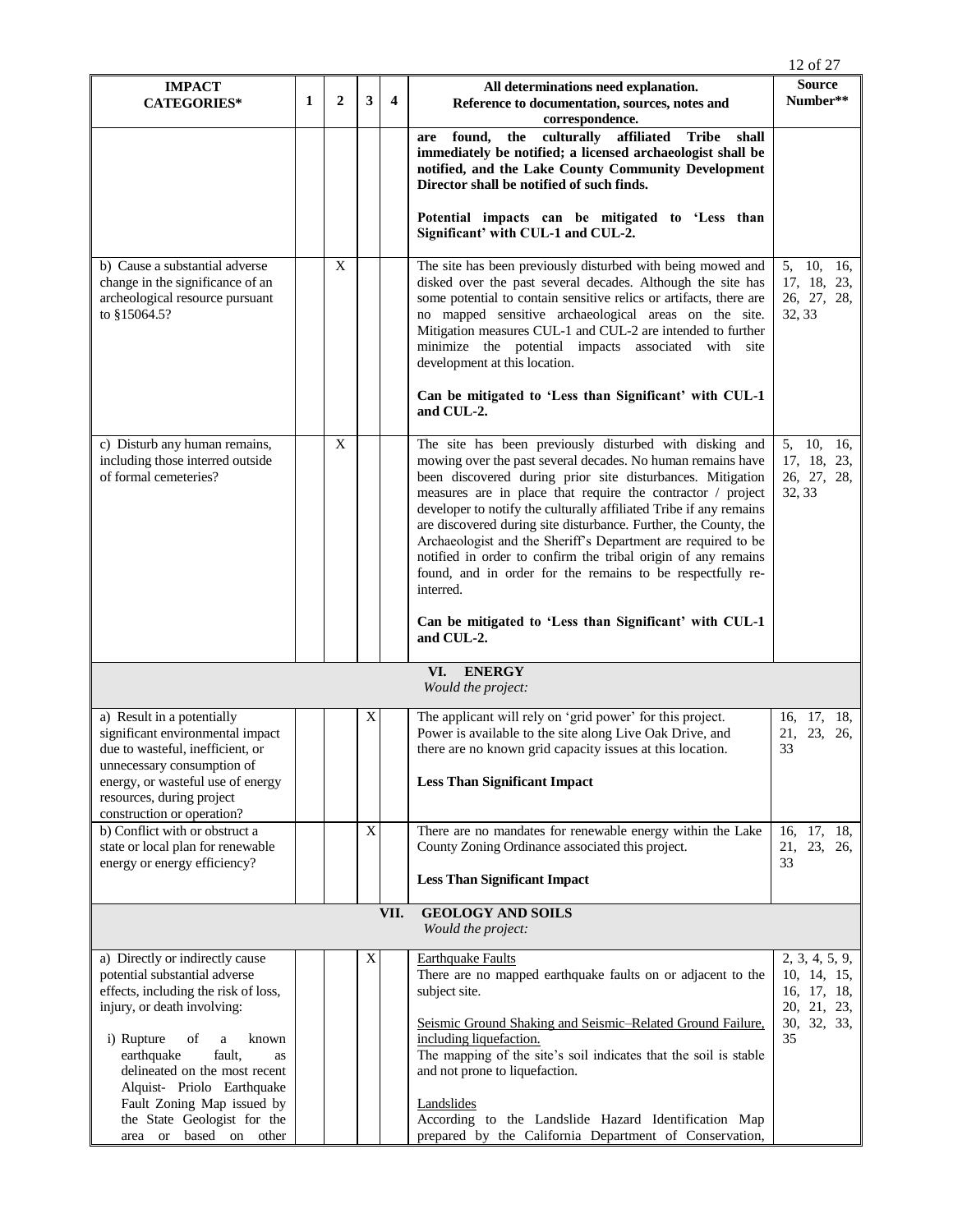|                                                                                                                                                                                                                                                                                              |   |              |   |                         |                                                                                                                                                                                                                                                                                                                                                                                                                                                                                                                                                                                                                                                                                                                                                                                                                                                       | 13 of 27                                                                         |
|----------------------------------------------------------------------------------------------------------------------------------------------------------------------------------------------------------------------------------------------------------------------------------------------|---|--------------|---|-------------------------|-------------------------------------------------------------------------------------------------------------------------------------------------------------------------------------------------------------------------------------------------------------------------------------------------------------------------------------------------------------------------------------------------------------------------------------------------------------------------------------------------------------------------------------------------------------------------------------------------------------------------------------------------------------------------------------------------------------------------------------------------------------------------------------------------------------------------------------------------------|----------------------------------------------------------------------------------|
| <b>IMPACT</b><br><b>CATEGORIES*</b>                                                                                                                                                                                                                                                          | 1 | $\mathbf{2}$ | 3 | $\overline{\mathbf{4}}$ | All determinations need explanation.<br>Reference to documentation, sources, notes and<br>correspondence.                                                                                                                                                                                                                                                                                                                                                                                                                                                                                                                                                                                                                                                                                                                                             | <b>Source</b><br>Number**                                                        |
| substantial evidence of a<br>fault?<br>Refer<br>known<br>to<br>of Mines<br>Division<br>and<br>Geology Special Publication<br>42.<br>Strong seismic ground<br>$\rm ii)$<br>shaking?<br>Seismic-related ground<br>$\overline{111}$ )<br>failure, including<br>liquefaction?<br>iv) Landslides? |   |              |   |                         | Division of Mines and Geology, the project parcel soil is<br>considered "stable" and not located within and/or adjacent to<br>an existing known "landslide area".<br>The site is flat (less than 10% slope), and it is unlikely that<br>landslides will result from this project given the topography<br>of the site and the surrounding lots, which are also flat.<br><b>Less Than Significant Impact</b>                                                                                                                                                                                                                                                                                                                                                                                                                                            |                                                                                  |
| b) Result in substantial soil<br>erosion or the loss of topsoil?                                                                                                                                                                                                                             |   |              | X |                         | Minimal grading activities associated with preparing the<br>building pads will occur. The contractor will be required to<br>water the dirt to provide dust suppression during site<br>disturbance. The project is not anticipated to result in the<br>substantial erosion of topsoil.<br>The soil type for the cultivation area is Type 125, Cole<br>Variant Loam, calcareous substratum. This very deep,<br>moderately well drained soil is on flood plains. This unit is<br>used mainly for hay and pasture, orchards, and vineyards. It<br>is also used for homesite development.<br>This soil type has a high shrink-swell characteristic, however<br>the 9 portable classrooms will be located on foundation<br>footings and would not be adversely affected by the<br>characteristics of this soil type.<br><b>Less Than Significant Impact</b> | 2, 3, 4, 5, 9,<br>10, 14, 15,<br>16, 17, 18,<br>20, 21, 23,<br>30, 32, 33,<br>35 |
| c) Be located on a geologic unit<br>or soil that is unstable, or that<br>would become unstable as a<br>result of the project, and<br>potentially result in on-site or off-<br>site landslide, lateral spreading,<br>subsidence, liquefaction or<br>collapse?                                 |   |              | X |                         | According to the soil survey of Lake County, prepared by the<br>U.S.D.A., the soil at the site is considered "stable" and there is<br>little potential for landslide, subsidence, debris flows,<br>liquefaction or collapse because of the lack of slope on the site.<br><b>Less Than Significant Impact</b>                                                                                                                                                                                                                                                                                                                                                                                                                                                                                                                                          | 2, 3, 4, 5, 9,<br>10, 14, 15,<br>16, 17, 18,<br>20, 21, 23,<br>30, 32, 33,<br>35 |
| d) Be located on expansive soil,<br>as defined in Table 18-1-B of the<br>Uniform Building Code (1994),<br>creating substantial direct or<br>indirect risks to life or property?                                                                                                              |   |              | X |                         | There is no significant risk to life or property based on the type<br>of development proposed and based on the soil categorization<br>and characteristics.<br><b>Less Than Significant Impact</b>                                                                                                                                                                                                                                                                                                                                                                                                                                                                                                                                                                                                                                                     | 2, 3, 4, 5, 9,<br>10, 14, 15,<br>16, 17, 18,<br>20, 21, 23,<br>30, 32, 33,<br>35 |
| e) Have soils incapable of<br>adequately supporting the use of<br>septic tanks or alternative<br>wastewater disposal systems<br>where sewers are not available<br>for the disposal of waste water?                                                                                           |   |              | X |                         | The project site will be served through a public sewer line.<br><b>No Impact</b>                                                                                                                                                                                                                                                                                                                                                                                                                                                                                                                                                                                                                                                                                                                                                                      | 2, 3, 4, 5, 9,<br>10, 14, 15,<br>16, 17, 18,<br>20, 21, 23,<br>30, 32, 33,<br>35 |
| f) Directly or indirectly destroy a<br>unique paleontological resource<br>or site or unique geologic<br>feature?                                                                                                                                                                             |   |              | X |                         | There are no unique paleontological or geologic features on the<br>site according to the Archaeological Study undertaken by Tom<br>Origer and Associates.<br><b>Less Than Significant Impact</b>                                                                                                                                                                                                                                                                                                                                                                                                                                                                                                                                                                                                                                                      | 2, 3, 4, 5, 9,<br>10, 14, 15,<br>16, 17, 18,<br>20, 21, 23,<br>30, 32, 33,<br>35 |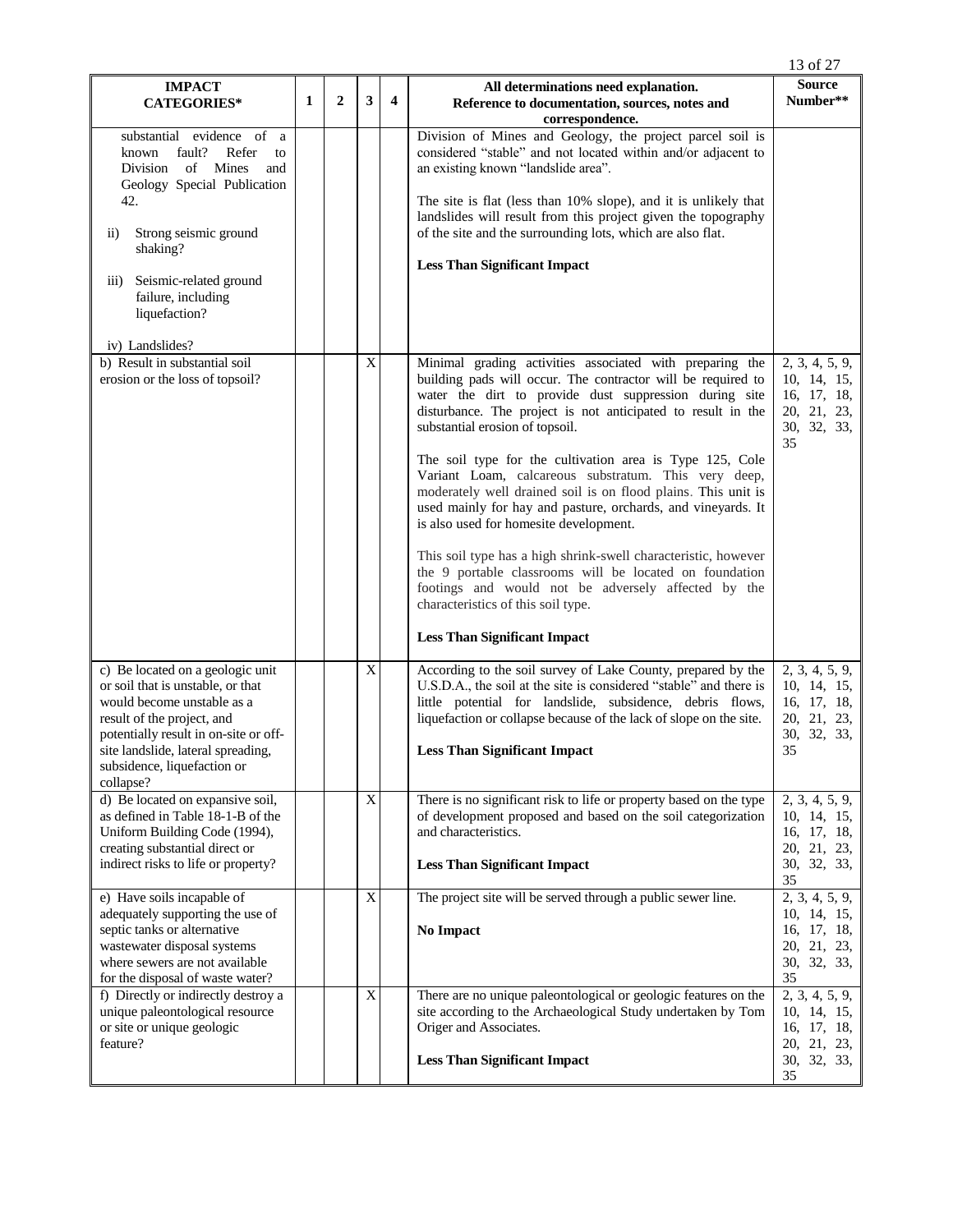|                                                                                                                                              |   |                |       |   |                                                                                                                                                                                                                                                                                                                                                                                                                                                                                                                                                                                                                                                                                                                                                                                                                                                                                                                                                          | 14 of 27                    |
|----------------------------------------------------------------------------------------------------------------------------------------------|---|----------------|-------|---|----------------------------------------------------------------------------------------------------------------------------------------------------------------------------------------------------------------------------------------------------------------------------------------------------------------------------------------------------------------------------------------------------------------------------------------------------------------------------------------------------------------------------------------------------------------------------------------------------------------------------------------------------------------------------------------------------------------------------------------------------------------------------------------------------------------------------------------------------------------------------------------------------------------------------------------------------------|-----------------------------|
| <b>IMPACT</b><br><b>CATEGORIES*</b>                                                                                                          | 1 | $\overline{2}$ | 3     | 4 | All determinations need explanation.<br>Reference to documentation, sources, notes and<br>correspondence.                                                                                                                                                                                                                                                                                                                                                                                                                                                                                                                                                                                                                                                                                                                                                                                                                                                | <b>Source</b><br>Number**   |
|                                                                                                                                              |   |                | VIII. |   | <b>GREENHOUSE GAS EMISSIONS</b>                                                                                                                                                                                                                                                                                                                                                                                                                                                                                                                                                                                                                                                                                                                                                                                                                                                                                                                          |                             |
|                                                                                                                                              |   |                |       |   | Would the project:                                                                                                                                                                                                                                                                                                                                                                                                                                                                                                                                                                                                                                                                                                                                                                                                                                                                                                                                       |                             |
| a) Generate greenhouse gas<br>emissions, either directly or<br>indirectly, that may have a<br>significant impact on the<br>environment?      |   |                | X     |   | In general, greenhouse gas emissions from construction<br>activities include the use of construction equipment, trenching,<br>landscaping, haul trucks, delivery vehicles, and stationary<br>equipment (such as generators, if any are used). Given that the<br>project site area is flat and will require very minimal grading,<br>greenhouse gas emissions resulting from construction would be<br>negligible and would not result in a significant impact to the<br>environment.                                                                                                                                                                                                                                                                                                                                                                                                                                                                      | 1, 8, 18, 21,<br>24, 26, 30 |
|                                                                                                                                              |   |                |       |   | The webpage for the California Air Quality Resource lists a<br>chart showing 18 air emissions and gasses that have global<br>warming potential. Each type of gas has identified thresholds<br>of 'significance' that range from $1 (CO2)$ to $23,900$<br>(Tetrafluoromethane). Gasses also have impact durations. CO <sub>2</sub><br>has no measurable life-span of impacts; other gasses such as<br>Tetrafluoromethane (PFC-14) can impact the environment for<br>as long as 50,000 years.                                                                                                                                                                                                                                                                                                                                                                                                                                                              |                             |
|                                                                                                                                              |   |                |       |   | A typical car generates $404$ grams of $CO2$ gas for each mile<br>traveled. Source: EPA website. It is anticipated that 150 cars<br>idling for 15 minutes would be roughly the equivalent of $\frac{1}{4}$<br>mile of emissions, or about 101 grams of CO <sub>2</sub> per car per day.<br>This is a 'worst-case' scenario that would primarily occur<br>during winter months, since the school is not open during<br>summer months.                                                                                                                                                                                                                                                                                                                                                                                                                                                                                                                     |                             |
|                                                                                                                                              |   |                |       |   | Although the County of Lake has no thresholds for 'significant<br>levels' of greenhouse gas emissions, the Bay Area Air Quality<br>Management District has adopted standards for air emissions<br>which are used by the County of Lake. This threshold of<br>significance is 1100 metric tons of emissions per year per<br>project. The estimated number of cars idling for 15 minutes per<br>day during peak winter hours to consider interior vehicle heat<br>is 150 vehicles for this time frame, although the pick-ups and<br>drop offs will be scatted. The anticipated emission amount<br>from idling vehicles is assumed to be 1/4 of one mile traveled.<br>This would amount to 4.090 metric tons per year, well below<br>the maximum threshold for a project in Lake County. There<br>would be some slight emissions from delivery vehicles during<br>operation; a total of five daily vehicle trips from delivery<br>vehicles are anticipated. |                             |
|                                                                                                                                              |   |                |       |   | Regarding emissions during construction, the applicant<br>submitted material that includes a description of factors that<br>contribute to emissions, including an estimate that five<br>employees per day will be coming to and leaving the site, and<br>that up to five deliveries per day will occur. This represents<br>about one tenth of the emissions that would occur during<br>operational hours when student pickup and drop off would<br>occur.                                                                                                                                                                                                                                                                                                                                                                                                                                                                                                |                             |
|                                                                                                                                              |   |                |       |   | <b>Less than Significant Impact</b>                                                                                                                                                                                                                                                                                                                                                                                                                                                                                                                                                                                                                                                                                                                                                                                                                                                                                                                      |                             |
| b) Conflict with an applicable<br>plan, policy or regulation<br>adopted for the purpose of<br>reducing the emissions of<br>greenhouse gases? |   |                | X     | X | This project will not conflict with any adopted County plans or<br>policies for the reduction of greenhouse gas emissions. Lake<br>County is an 'air attainment' County that has very high quality<br>air standards during non-wildfire events.                                                                                                                                                                                                                                                                                                                                                                                                                                                                                                                                                                                                                                                                                                          | 1, 8, 18, 21,<br>24, 26, 30 |
|                                                                                                                                              |   |                |       |   | <b>Less Than Significant Impact</b>                                                                                                                                                                                                                                                                                                                                                                                                                                                                                                                                                                                                                                                                                                                                                                                                                                                                                                                      |                             |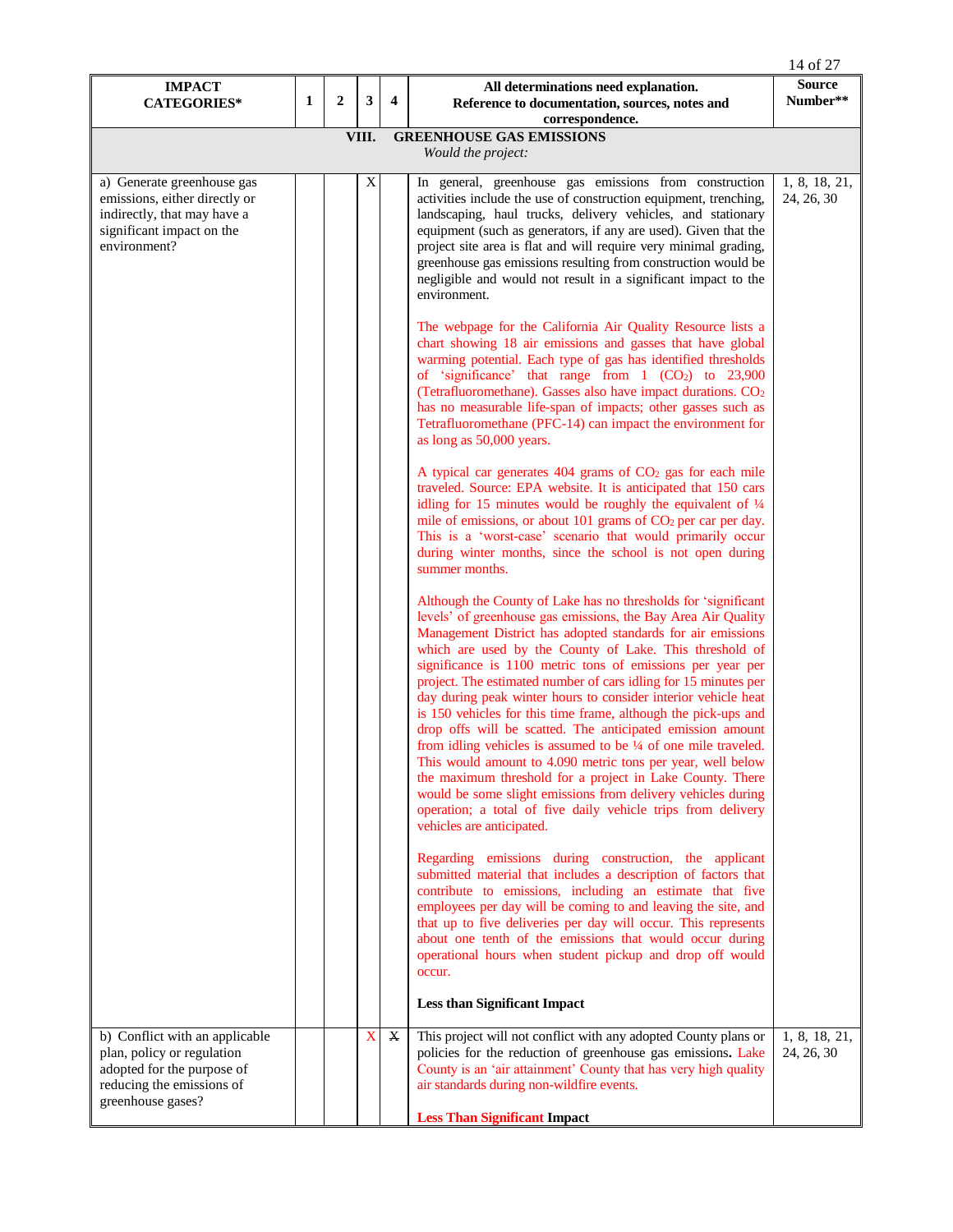|                                                                                                                                                                                                                                                                                                             |              |                |   |   |                                                                                                                                                                                                                                                                                                                                                                                                                                                                                                                                                                                                 | 15 of 27                                                            |
|-------------------------------------------------------------------------------------------------------------------------------------------------------------------------------------------------------------------------------------------------------------------------------------------------------------|--------------|----------------|---|---|-------------------------------------------------------------------------------------------------------------------------------------------------------------------------------------------------------------------------------------------------------------------------------------------------------------------------------------------------------------------------------------------------------------------------------------------------------------------------------------------------------------------------------------------------------------------------------------------------|---------------------------------------------------------------------|
| <b>IMPACT</b><br><b>CATEGORIES*</b>                                                                                                                                                                                                                                                                         | $\mathbf{1}$ | $\overline{2}$ | 3 | 4 | All determinations need explanation.<br>Reference to documentation, sources, notes and<br>correspondence.                                                                                                                                                                                                                                                                                                                                                                                                                                                                                       | <b>Source</b><br>Number**                                           |
|                                                                                                                                                                                                                                                                                                             |              | IX.            |   |   | <b>HAZARDS AND HAZARDOUS MATERIALS</b><br>Would the project:                                                                                                                                                                                                                                                                                                                                                                                                                                                                                                                                    |                                                                     |
| a) Create a significant hazard to<br>the public or the environment<br>through the routine transport, use,<br>or disposal of hazardous<br>materials?                                                                                                                                                         |              |                | X |   | The school will not be storing hazardous materials on site.<br>There may be some fuel brought onto the site for construction<br>activities, however no gasoline or other hazardous materials<br>will be stored on site during and after construction occurs.<br>All equipment shall be maintained and operated in a manner<br>that minimizes any spill or leak of hazardous materials.<br>Hazardous materials and contaminated soil shall be stored,<br>transported, and disposed of consistent with applicable local,<br>state and federal regulations.<br><b>Less Than Significant Impact</b> | 1, 14,<br>16,<br>17, 18, 19,<br>20, 21, 23,<br>24, 26, 30,<br>33    |
| b) Create a significant hazard to<br>the public or the environment<br>through reasonable foreseeable<br>upset and accident conditions<br>involving the release of<br>hazardous materials into the<br>environment?                                                                                           |              |                | X |   | The applicant uses organic pesticides and fertilizers that are<br>stored in a locked building on site. The only potentially toxic<br>chemicals that would be used is fuel for vehicles, and fuel is<br>also stored in an enclosed locked building.<br><b>Less Than Significant Impact</b>                                                                                                                                                                                                                                                                                                       | 1, 14,<br>16,<br>17, 18, 19,<br>20, 21, 23,<br>24, 26, 30,<br>33    |
| c) Emit hazardous emissions or<br>handle hazardous or acutely<br>hazardous materials, substances,<br>or waste within one-quarter mile<br>of an existing or proposed<br>school?                                                                                                                              |              |                |   | X | The proposed project is not located within one-quarter mile of<br>an existing or proposed school.<br><b>No Impact</b>                                                                                                                                                                                                                                                                                                                                                                                                                                                                           | 14,<br>1,<br>16,<br>17, 18, 19,<br>20, 21, 23,<br>24, 26, 30,<br>33 |
| d) Be located on a site which is<br>included on a list of hazardous<br>materials sites compiled pursuant<br>to Government Code Section<br>65962.5 and, as a result, would it<br>create a significant hazard to the<br>public or the environment?                                                            |              |                |   | X | The project site is not listed as a site containing hazardous<br>materials in the databases maintained by the Environmental<br>Protection Agency (EPA).<br><b>No Impact</b>                                                                                                                                                                                                                                                                                                                                                                                                                     | 14,<br>16,<br>1,<br>17, 18, 19,<br>20, 21, 23,<br>24, 26, 30,<br>33 |
| e) For a project located within an<br>airport land use plan or, where<br>such a plan has not been adopted,<br>within two miles of a public<br>airport or public use airport,<br>would the project result in a<br>safety hazard or excessive noise<br>for people residing or working in<br>the project area? |              |                |   | Χ | The project is not located within two (2) miles of an airport<br>and/or within an Airport Land Use Plan.<br><b>No Impact</b>                                                                                                                                                                                                                                                                                                                                                                                                                                                                    | 16, 17, 18,<br>22, 23, 26,<br>33                                    |
| f) Impair implementation of or<br>physically interfere with an<br>adopted emergency response plan<br>or emergency evacuation plan?                                                                                                                                                                          |              |                | X |   | The project would not impair or interfere with an adopted<br>emergency response or evacuation plan.<br><b>Less Than Significant Impact</b>                                                                                                                                                                                                                                                                                                                                                                                                                                                      | 16, 17, 18,<br>22, 23, 26,<br>33                                    |
| g) Expose people or structures,<br>either directly or indirectly, to a<br>significant risk of loss, injury or<br>death involving wildland fires?                                                                                                                                                            |              |                |   | X | The site is located not in a Severe Fire Hazard Area (State<br>Responsibility Area).<br><b>No Impact</b>                                                                                                                                                                                                                                                                                                                                                                                                                                                                                        | 2, 6, 13, 16,<br>17, 18, 23,<br>26, 29, 33                          |
|                                                                                                                                                                                                                                                                                                             |              | X.             |   |   | HYDROLOGY AND WATER QUALITY<br>Would the project:                                                                                                                                                                                                                                                                                                                                                                                                                                                                                                                                               |                                                                     |
| a) Violate any water quality<br>standards or waste discharge<br>requirements or otherwise<br>substantially degrade surface or                                                                                                                                                                               |              | X              | X |   | The property will be served by a public water system. The<br>waste discharge resulting from storm water on the site will be<br>able to percolate into the soil based on the small $(9,000 \text{ sq. ft.})$<br>$\rightarrow$ footprint of the construction proposed on the 2.2 acre site.                                                                                                                                                                                                                                                                                                       | 3, 4, 5, 6,<br>10, 16, 17,<br>18, 21, 23,<br>26, 30, 31,            |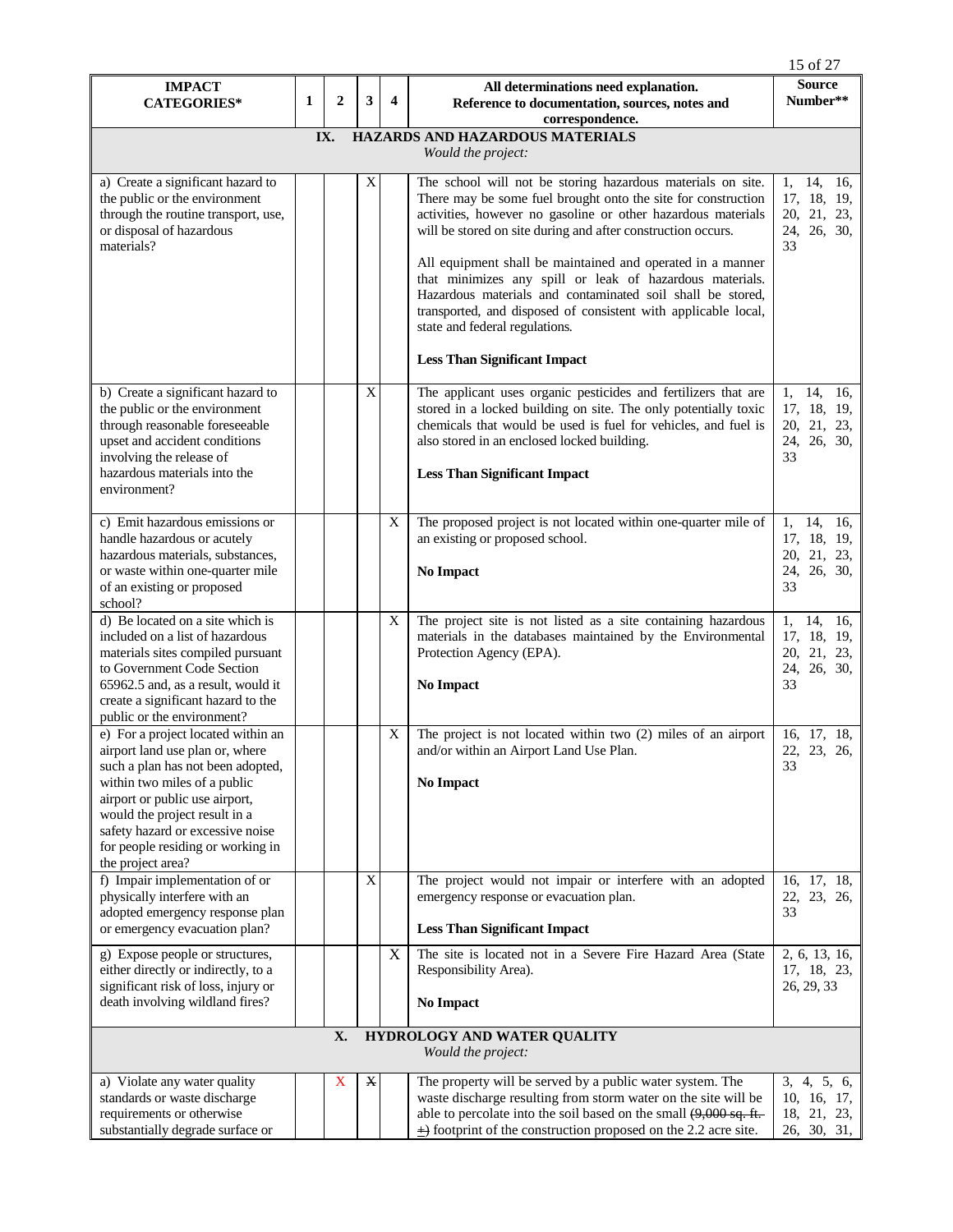|                                                                                                                                                                                                                                                 |              |                |             |   |                                                                                                                                                                                                                                                                                                                                                                                                                                                                                                                  | 16 of 27                                                               |
|-------------------------------------------------------------------------------------------------------------------------------------------------------------------------------------------------------------------------------------------------|--------------|----------------|-------------|---|------------------------------------------------------------------------------------------------------------------------------------------------------------------------------------------------------------------------------------------------------------------------------------------------------------------------------------------------------------------------------------------------------------------------------------------------------------------------------------------------------------------|------------------------------------------------------------------------|
| <b>IMPACT</b><br><b>CATEGORIES*</b>                                                                                                                                                                                                             | $\mathbf{1}$ | $\overline{2}$ | 3           | 4 | All determinations need explanation.<br>Reference to documentation, sources, notes and<br>correspondence.                                                                                                                                                                                                                                                                                                                                                                                                        | <b>Source</b><br>Number**                                              |
| ground water quality?                                                                                                                                                                                                                           |              |                |             |   | The applicant had a letter prepared by Bill Vanderwall, P.E.<br>and dated January 6, 2022. This letter states:                                                                                                                                                                                                                                                                                                                                                                                                   | 32, 33, 35                                                             |
|                                                                                                                                                                                                                                                 |              |                |             |   | I have reviewed the site plan of the subject property that<br>was prepared by Glenn Bridges 12/23/21 and I have<br>been to the site with Jonathon Bridges. The proposed<br>site has a total area of 2.2 acres, and more than 0.6 acres<br>will be impervious surface.                                                                                                                                                                                                                                            |                                                                        |
|                                                                                                                                                                                                                                                 |              |                |             |   | To be in compliance with the Phase II Small MS4<br>General Permit, the development is required to store a 2<br>year rainfall event on-site. Our calculations show that it<br>will be approximately 2,800 cubic feet of storage.                                                                                                                                                                                                                                                                                  |                                                                        |
|                                                                                                                                                                                                                                                 |              |                |             |   | The site has plenty of area for one or two bio-retention<br>swales to accommodate this requirement. Per our<br>recommendation, it may be a better option to use rain<br>barrels to collect stormwater to be used for irrigation or<br>a combination of rain barrels and bio-swales.                                                                                                                                                                                                                              |                                                                        |
|                                                                                                                                                                                                                                                 |              |                |             |   | Nevertheless, there is plenty of available space to make<br>the proposed development in compliance with state and<br>county regulations.                                                                                                                                                                                                                                                                                                                                                                         |                                                                        |
|                                                                                                                                                                                                                                                 |              |                |             |   | Mitigation measure:                                                                                                                                                                                                                                                                                                                                                                                                                                                                                              |                                                                        |
|                                                                                                                                                                                                                                                 |              |                |             |   | HYD-1: Prior to construction or building permit issuance, the<br>applicant shall have an engineered Stormwater and Erosion<br>Control Plan prepared. The plan shall be submitted to, and<br>reviewed by the Public Works Director, the County Water<br>Resource civil engineer, and the Community Development<br>Department for adequacy.                                                                                                                                                                        |                                                                        |
|                                                                                                                                                                                                                                                 |              |                |             |   | Less Than Significant Impact with mitigation measures<br>added                                                                                                                                                                                                                                                                                                                                                                                                                                                   |                                                                        |
| b) Substantially decrease<br>groundwater supplies or interfere<br>substantially with groundwater                                                                                                                                                |              |                | X           |   | The site is served by a public water system. There are no<br>capacity issues associated with this water source.                                                                                                                                                                                                                                                                                                                                                                                                  | 3, 4, 5, 6,<br>10, 16, 17,<br>18, 21, 23,                              |
| recharge such that the project<br>may impede sustainable<br>groundwater management of the<br>basin?                                                                                                                                             |              |                |             |   | <b>Less Than Significant Impact</b>                                                                                                                                                                                                                                                                                                                                                                                                                                                                              | 26, 30, 31,<br>32, 33, 35                                              |
| c) Substantially alter the existing<br>drainage pattern of the site or<br>area, including through the<br>alteration of the course of a<br>stream or river or through the<br>addition of impervious surfaces,<br>in a manner which would:        |              | X              | $\mathbf X$ |   | The waste discharge resulting from storm water on the site will<br>be able to percolate into the soil based on the small $(9,000 \text{ sq.})$<br>$f_{\text{t}}(t, \underline{+})$ footprint of the construction proposed on the 2.2 acre site.<br>The site is flat, and the likelihood of storm-related runoff<br>migrating from the site to neighboring sites is extremely<br>limited given the terrain and the relatively small footprint of the<br>project. The site is not located in a mapped flood plain. | 3, 4, 5, 6,<br>10, 16, 17,<br>18, 21, 23,<br>26, 30, 31,<br>32, 33, 35 |
| i) Result in substantial<br>erosion or siltation on- or<br>off-site;<br>ii) Substantially increase the<br>rate or amount of surface<br>runoff in a manner which<br>would result in flooding<br>on- or off-site;<br>iii) Create or contribute to |              |                |             |   | A mitigation measure is added that requires an engineered<br>Stormwater and Erosion Control Plan prior to the issuance of a<br>building permit issuance the County. A letter from civil<br>engineer Bill Vanderwall dated January 6, 2022 indicates that<br>there is adequate room on the site for bioswales to be designed<br>and built that can accommodate a 2-year event. An engineered<br>Stormwater and Erosion Control plan is required by mitigation<br>measure HYD-1.                                   |                                                                        |
| runoff water which would<br>exceed the capacity of<br>existing or planned                                                                                                                                                                       |              |                |             |   | Less Than Significant Impact with mitigation measures<br>added                                                                                                                                                                                                                                                                                                                                                                                                                                                   |                                                                        |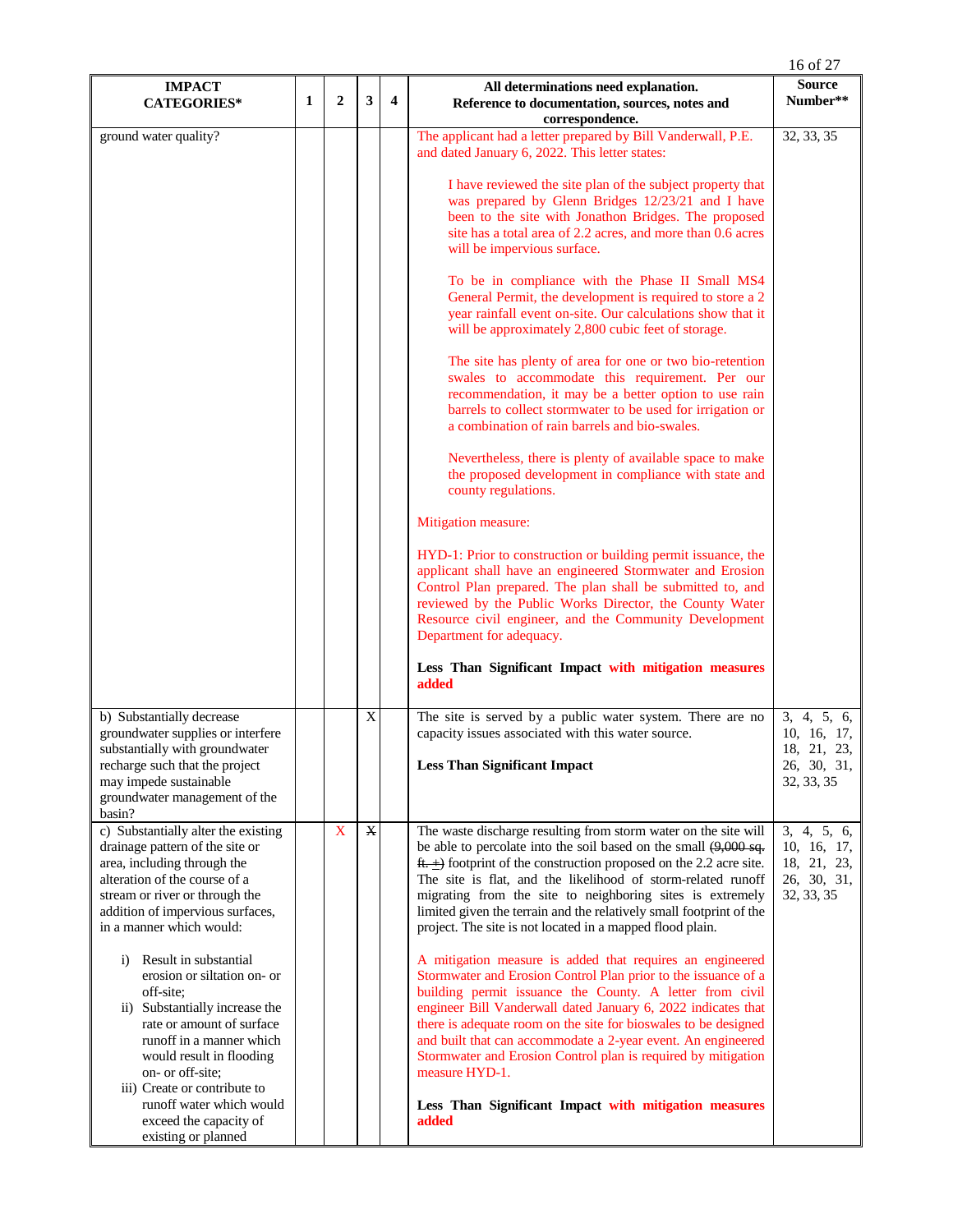|                                                                                                                                                                                                                                                                        |              |                |             |             |                                                                                                                                                                                                                                                                                                                                                                                                                                                                                                                                                                                                                                                                                                                             | 17 of 27                                                               |
|------------------------------------------------------------------------------------------------------------------------------------------------------------------------------------------------------------------------------------------------------------------------|--------------|----------------|-------------|-------------|-----------------------------------------------------------------------------------------------------------------------------------------------------------------------------------------------------------------------------------------------------------------------------------------------------------------------------------------------------------------------------------------------------------------------------------------------------------------------------------------------------------------------------------------------------------------------------------------------------------------------------------------------------------------------------------------------------------------------------|------------------------------------------------------------------------|
| <b>IMPACT</b><br><b>CATEGORIES*</b>                                                                                                                                                                                                                                    | $\mathbf{1}$ | $\overline{2}$ | 3           | 4           | All determinations need explanation.<br>Reference to documentation, sources, notes and<br>correspondence.                                                                                                                                                                                                                                                                                                                                                                                                                                                                                                                                                                                                                   | <b>Source</b><br>Number**                                              |
| stormwater drainage<br>systems or provide<br>substantial additional<br>sources of polluted<br>runoff:<br>iv) Impede or redirect flood<br>flows?                                                                                                                        |              |                |             |             |                                                                                                                                                                                                                                                                                                                                                                                                                                                                                                                                                                                                                                                                                                                             |                                                                        |
| d) In flood hazard, tsunami, or<br>seiche zones, risk release of<br>pollutants due to project<br>inundation?                                                                                                                                                           |              |                | $\mathbf X$ |             | The site is not located in a mapped flood plain, tsunami or<br>seiche zone.<br><b>Less Than Significant Impact</b>                                                                                                                                                                                                                                                                                                                                                                                                                                                                                                                                                                                                          | 3, 4, 5, 6,<br>10, 16, 17,<br>18, 21, 23,<br>26, 30, 31,<br>32, 33, 35 |
| e) Conflict with or obstruct<br>implementation of a water quality<br>control plan or sustainable<br>groundwater management plan?                                                                                                                                       |              |                | X           |             | There are no water quality control plans adopted that involve<br>this property.<br><b>Less Than Significant Impact</b>                                                                                                                                                                                                                                                                                                                                                                                                                                                                                                                                                                                                      | 3, 4, 5, 6,<br>10, 16, 17,<br>18, 21, 23,<br>26, 30, 31,<br>32, 33, 35 |
|                                                                                                                                                                                                                                                                        |              |                | XI.         |             | <b>LAND USE AND PLANNING</b><br>Would the project:                                                                                                                                                                                                                                                                                                                                                                                                                                                                                                                                                                                                                                                                          |                                                                        |
| a) Physically divide an<br>established community?                                                                                                                                                                                                                      |              |                |             | X           | The proposed project site would not physically divide an<br>established community.                                                                                                                                                                                                                                                                                                                                                                                                                                                                                                                                                                                                                                          | 16, 17, 18,<br>23, 26, 33                                              |
| b) Cause a significant<br>environmental impact due to a<br>conflict with any land use plan,<br>policy, or regulation adopted for<br>the purpose of avoiding or<br>mitigating an environmental<br>effect?                                                               |              |                | $\mathbf X$ |             | No Impact<br>This project is consistent with the Lake County General Plan,<br>The Kelseyville Area Plan and the Lake County Zoning<br>Ordinance.<br><b>Less Than Significant Impact</b>                                                                                                                                                                                                                                                                                                                                                                                                                                                                                                                                     | 16, 17, 18,<br>23, 26, 33                                              |
|                                                                                                                                                                                                                                                                        |              |                |             | XII.        | <b>MINERAL RESOURCES</b><br>Would the project:                                                                                                                                                                                                                                                                                                                                                                                                                                                                                                                                                                                                                                                                              |                                                                        |
| a) Result in the loss of<br>availability of a known mineral<br>resource that would be of value to<br>the region and the residents of the<br>state?                                                                                                                     |              |                |             | X           | The Aggregate Resource Management Plan (ARMP) does not<br>identify this site as having an important source of aggregate.<br>No Impact                                                                                                                                                                                                                                                                                                                                                                                                                                                                                                                                                                                       | 19. 23. 25,<br>26, 33                                                  |
| b) Result in the loss of<br>availability of a locally important<br>mineral resource recovery site<br>delineated on a local general plan,<br>specific plan, or other land use<br>plan?                                                                                  |              |                |             | $\mathbf X$ | Neither the County of Lake's General Plan, the Kelseyville<br>Area Plan nor the Lake County Aggregate Resource<br>Management Plan designates the project site as being a locally<br>important mineral resource recovery site.<br><b>No Impact</b>                                                                                                                                                                                                                                                                                                                                                                                                                                                                           | 19. 23. 25,<br>26, 33                                                  |
|                                                                                                                                                                                                                                                                        |              |                |             |             | <b>NOISE</b><br>XIII.<br>Would the project result in:                                                                                                                                                                                                                                                                                                                                                                                                                                                                                                                                                                                                                                                                       |                                                                        |
| a) Generation of a substantial<br>temporary or permanent increase<br>in ambient noise levels in the<br>vicinity of the project in excess of<br>standards established in the local<br>general plan or noise ordinance,<br>or applicable standards of other<br>agencies? |              | X              |             |             | Short-term increases in ambient noise levels to uncomfortable<br>levels could be expected during project grading and/or<br>construction, although the grading and site disturbance needed<br>on this flat site will be less than 50 cubic yards of earth (up to<br>50 cubic yards of earth can be moved without a grading permit<br>in Lake County), and actual grading on site is not anticipated to<br>last more than several weeks other than for the trenching<br>necessary to bury the power lines.<br>Staff searched the internet for estimated decibels associated<br>with schools. The website 'Decibel Pro' stated the following<br>for school-related noise levels:<br>Over 15 pupils engaged in group work in an | 16, 18, 23,<br>26, 33                                                  |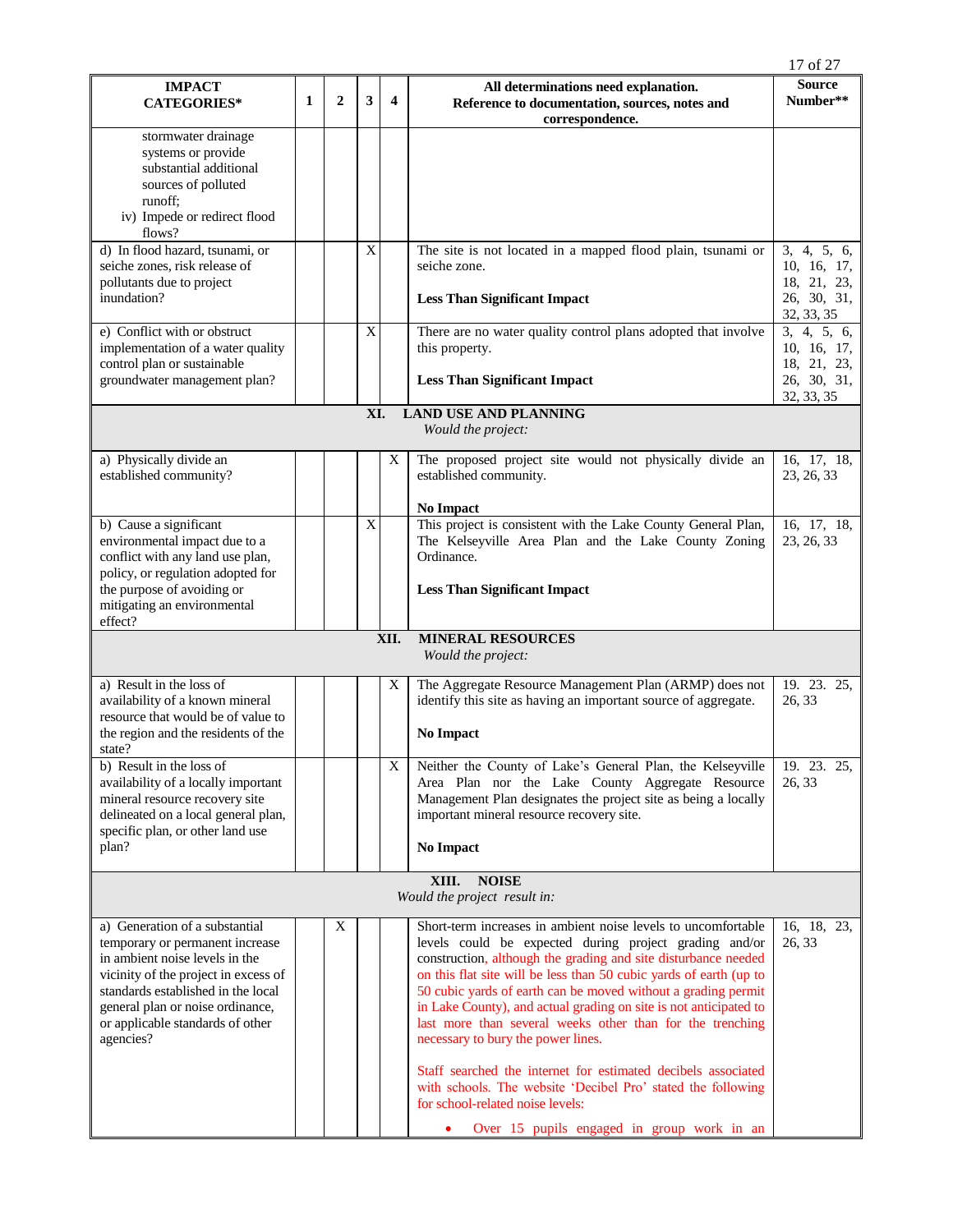|                                                                                                                                                                                                                 |   |   |      |                         |                                                                                                                                                                                                                                                                                                                                                             | 18 of 27                  |  |
|-----------------------------------------------------------------------------------------------------------------------------------------------------------------------------------------------------------------|---|---|------|-------------------------|-------------------------------------------------------------------------------------------------------------------------------------------------------------------------------------------------------------------------------------------------------------------------------------------------------------------------------------------------------------|---------------------------|--|
| <b>IMPACT</b><br><b>CATEGORIES*</b>                                                                                                                                                                             | 1 | 2 | 3    | $\overline{\mathbf{4}}$ | All determinations need explanation.<br>Reference to documentation, sources, notes and<br>correspondence.                                                                                                                                                                                                                                                   | <b>Source</b><br>Number** |  |
|                                                                                                                                                                                                                 |   |   |      |                         | ordinary classroom - 45-50 dB                                                                                                                                                                                                                                                                                                                               |                           |  |
|                                                                                                                                                                                                                 |   |   |      |                         | 11 unruly students doing group work - 60-65 dB<br>٠                                                                                                                                                                                                                                                                                                         |                           |  |
|                                                                                                                                                                                                                 |   |   |      |                         | 2 children arguing over toys - 78-82 dB<br>٠                                                                                                                                                                                                                                                                                                                |                           |  |
|                                                                                                                                                                                                                 |   |   |      |                         | School break bell in the hallway (measured 2<br>meters away) - 115 dB                                                                                                                                                                                                                                                                                       |                           |  |
|                                                                                                                                                                                                                 |   |   |      |                         | Music class with students talking - 68-73 dB<br>٠                                                                                                                                                                                                                                                                                                           |                           |  |
|                                                                                                                                                                                                                 |   |   |      |                         | These noise levels are measured at the source. Playground<br>decibel levels were not included, however the length of<br>playground activity is limited to one morning break, lunch, and,<br>one afternoon break. The noise generated from inside the<br>classrooms will be more contained when heard from beyond<br>the building walls since it is indoors. |                           |  |
|                                                                                                                                                                                                                 |   |   |      |                         | Mitigation measures can decrease these noise levels to an<br>acceptable level.                                                                                                                                                                                                                                                                              |                           |  |
|                                                                                                                                                                                                                 |   |   |      |                         | Less Than Significant with the following mitigation<br>measures incorporated:                                                                                                                                                                                                                                                                               |                           |  |
|                                                                                                                                                                                                                 |   |   |      |                         | <b>NOI-1:</b> All construction activities including engine warm-<br>up shall be limited Monday Through Friday between the<br>hours of 7:00am and 7:00pm to minimize noise impacts on<br>nearby residents. Back-up beepers shall be adjusted to the<br>lowest allowable levels. This mitigation does not apply to<br>night work.                             |                           |  |
|                                                                                                                                                                                                                 |   |   |      |                         | <b>NOI -2:</b> Maximum non-construction related sounds levels<br>shall not exceed levels of 55 dBA between the hours of<br>7:00AM to 10:00PM and 45 dBA between the hours of<br>10:00PM to 7:00AM within residential areas as specified<br>within Zoning Ordinance Section 21-41.11 (Table 11.1)<br>measured at the property lines.                         |                           |  |
| b) Generation of excessive<br>groundborne vibration or<br>groundborne noise levels?                                                                                                                             |   |   | X    |                         | The project is not expected to create unusual groundborne<br>vibration due to site development or facility operation. The<br>low level truck traffic during construction and for deliveries<br>would create a minimal amount of groundborne vibration.                                                                                                      | 16, 18, 23,<br>26, 33     |  |
|                                                                                                                                                                                                                 |   |   |      |                         | <b>Less Than Significant Impact</b>                                                                                                                                                                                                                                                                                                                         |                           |  |
| c) For a project located within<br>the vicinity of a private airstrip or<br>an airport land use plan or, where                                                                                                  |   |   |      | X                       | The site is not located within the vicinity of a public or private<br>air strip.                                                                                                                                                                                                                                                                            | 16, 18, 23,<br>26, 33     |  |
| such a plan has not been adopted,<br>within two miles of a public<br>airport or public use airport,<br>would the project expose people<br>residing or working in the project<br>area to excessive noise levels? |   |   |      |                         | <b>No Impact</b>                                                                                                                                                                                                                                                                                                                                            |                           |  |
|                                                                                                                                                                                                                 |   |   | XIV. |                         | POPULATION AND HOUSING                                                                                                                                                                                                                                                                                                                                      |                           |  |
| Would the project:                                                                                                                                                                                              |   |   |      |                         |                                                                                                                                                                                                                                                                                                                                                             |                           |  |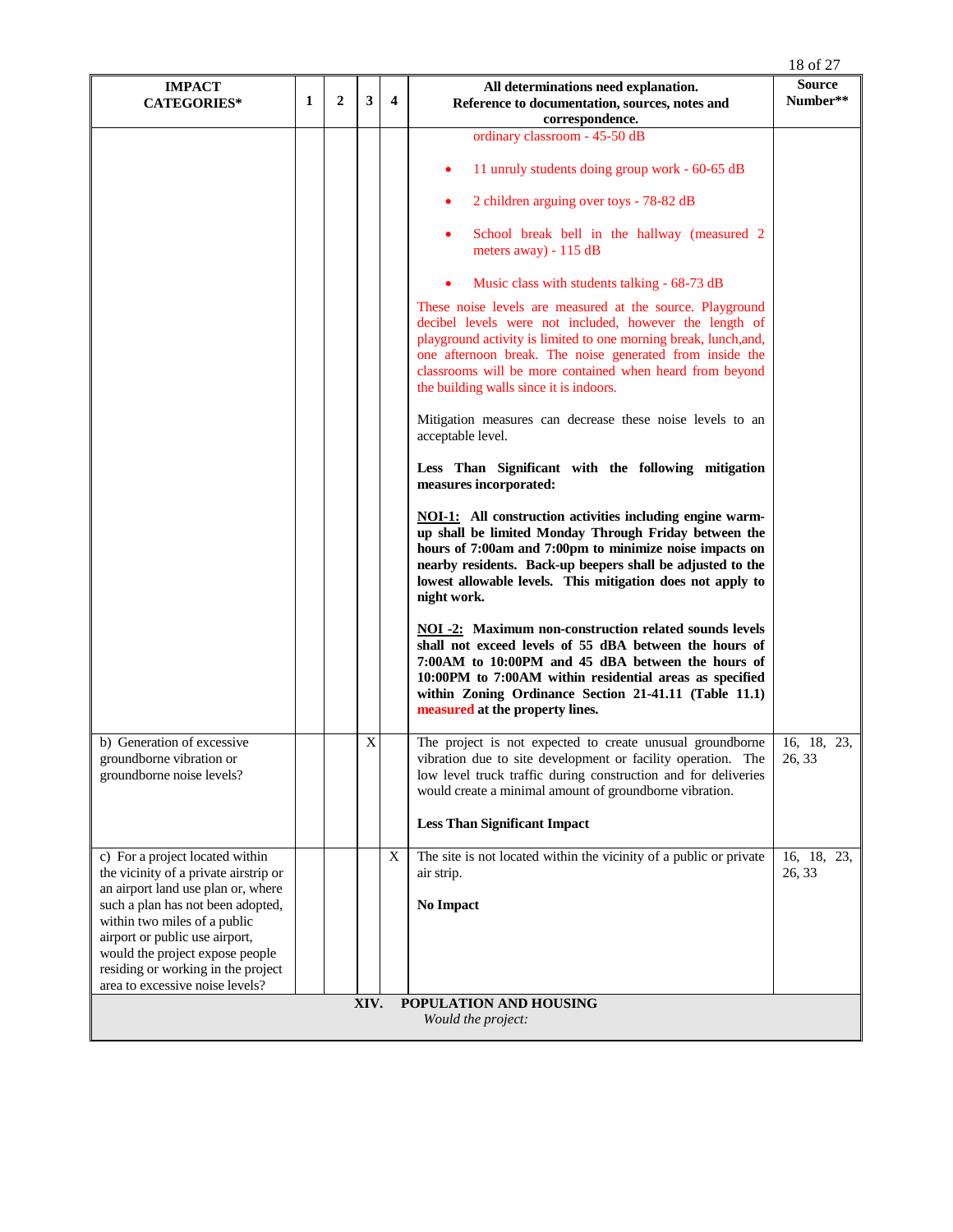|                                                                                                                                                                                                                                                                                                                                                                                                                                                                                                                                                                          |   |                |   |                         |                                                                                                                                                                                                                                                                                                                                                                                                                                                                                            | 19 of 27                                         |
|--------------------------------------------------------------------------------------------------------------------------------------------------------------------------------------------------------------------------------------------------------------------------------------------------------------------------------------------------------------------------------------------------------------------------------------------------------------------------------------------------------------------------------------------------------------------------|---|----------------|---|-------------------------|--------------------------------------------------------------------------------------------------------------------------------------------------------------------------------------------------------------------------------------------------------------------------------------------------------------------------------------------------------------------------------------------------------------------------------------------------------------------------------------------|--------------------------------------------------|
| <b>IMPACT</b><br><b>CATEGORIES*</b>                                                                                                                                                                                                                                                                                                                                                                                                                                                                                                                                      | 1 | $\overline{2}$ | 3 | $\overline{\mathbf{4}}$ | All determinations need explanation.<br>Reference to documentation, sources, notes and                                                                                                                                                                                                                                                                                                                                                                                                     | <b>Source</b><br>Number**                        |
|                                                                                                                                                                                                                                                                                                                                                                                                                                                                                                                                                                          |   |                |   |                         | correspondence.                                                                                                                                                                                                                                                                                                                                                                                                                                                                            |                                                  |
| a) Induce substantial unplanned<br>population growth in an area,<br>either directly (for example, by<br>proposing new homes and<br>businesses) or indirectly (for<br>example, through extension of<br>roads or other infrastructure)?                                                                                                                                                                                                                                                                                                                                    |   |                | X |                         | The project is not anticipated to induce population growth.<br><b>Less than Significant Impact</b>                                                                                                                                                                                                                                                                                                                                                                                         | 16, 18, 23,<br>26, 33                            |
| b) Displace substantial numbers<br>of existing people or housing,<br>necessitating the construction of<br>replacement housing elsewhere?                                                                                                                                                                                                                                                                                                                                                                                                                                 |   |                |   | X                       | No housing will be displaced as a result of the project.<br><b>No Impact</b>                                                                                                                                                                                                                                                                                                                                                                                                               | 16, 18, 23,<br>26, 33                            |
|                                                                                                                                                                                                                                                                                                                                                                                                                                                                                                                                                                          |   |                |   | XV.                     | <b>PUBLIC SERVICES</b>                                                                                                                                                                                                                                                                                                                                                                                                                                                                     |                                                  |
|                                                                                                                                                                                                                                                                                                                                                                                                                                                                                                                                                                          |   |                |   |                         | Would the project:                                                                                                                                                                                                                                                                                                                                                                                                                                                                         |                                                  |
| a) Would the project result in<br>substantial adverse physical<br>impacts associated with the<br>provision of new or physically<br>altered governmental facilities,<br>need for new or physically altered<br>governmental facilities, the<br>construction of which could<br>cause significant environmental<br>impacts, in order to maintain<br>acceptable service ratios,<br>response times or other<br>performance objectives for any of<br>the public services:<br>- Fire Protection?<br>- Police Protection?<br>- Schools?<br>- Parks?<br>- Other Public Facilities? |   |                | X |                         | The project does not propose any new housing or other uses<br>that would necessitate the need for new or altered government<br>facilities. The site is served by the Lake County Sheriff's<br>Department, the Kelseyville Fire District; the Department of<br>Public Works (Live Oak Drive); and Special Districts (sewer<br>and water connections). These public agencies were notified of<br>this project, and no adverse comments were received.<br><b>Less Than Significant Impact</b> | 2, 8, 9, 16,<br>17, 18, 23,<br>26, 27, 33,<br>34 |
|                                                                                                                                                                                                                                                                                                                                                                                                                                                                                                                                                                          |   |                |   |                         | <b>RECREATION</b><br>XVI.<br>Would the project:                                                                                                                                                                                                                                                                                                                                                                                                                                            |                                                  |
|                                                                                                                                                                                                                                                                                                                                                                                                                                                                                                                                                                          |   |                |   |                         |                                                                                                                                                                                                                                                                                                                                                                                                                                                                                            |                                                  |
| a) Increase the use of existing<br>neighborhood and regional parks<br>or other recreational facilities<br>such that substantial physical<br>deterioration of the facility would<br>occur or be accelerated?                                                                                                                                                                                                                                                                                                                                                              |   |                |   | X                       | The project will not have any impacts on existing parks or<br>other recreational facilities.<br>No Impact                                                                                                                                                                                                                                                                                                                                                                                  | 23.<br>16,<br>26.<br>33                          |
| b) Does the project include<br>recreational facilities or require<br>the construction or expansion of<br>recreational facilities which<br>might have an adverse physical<br>effect on the environment?                                                                                                                                                                                                                                                                                                                                                                   |   |                |   | X                       | This project will not necessitate the construction or expansion<br>of any recreational facilities.<br>No Impact                                                                                                                                                                                                                                                                                                                                                                            | 23, 26,<br>16,<br>33                             |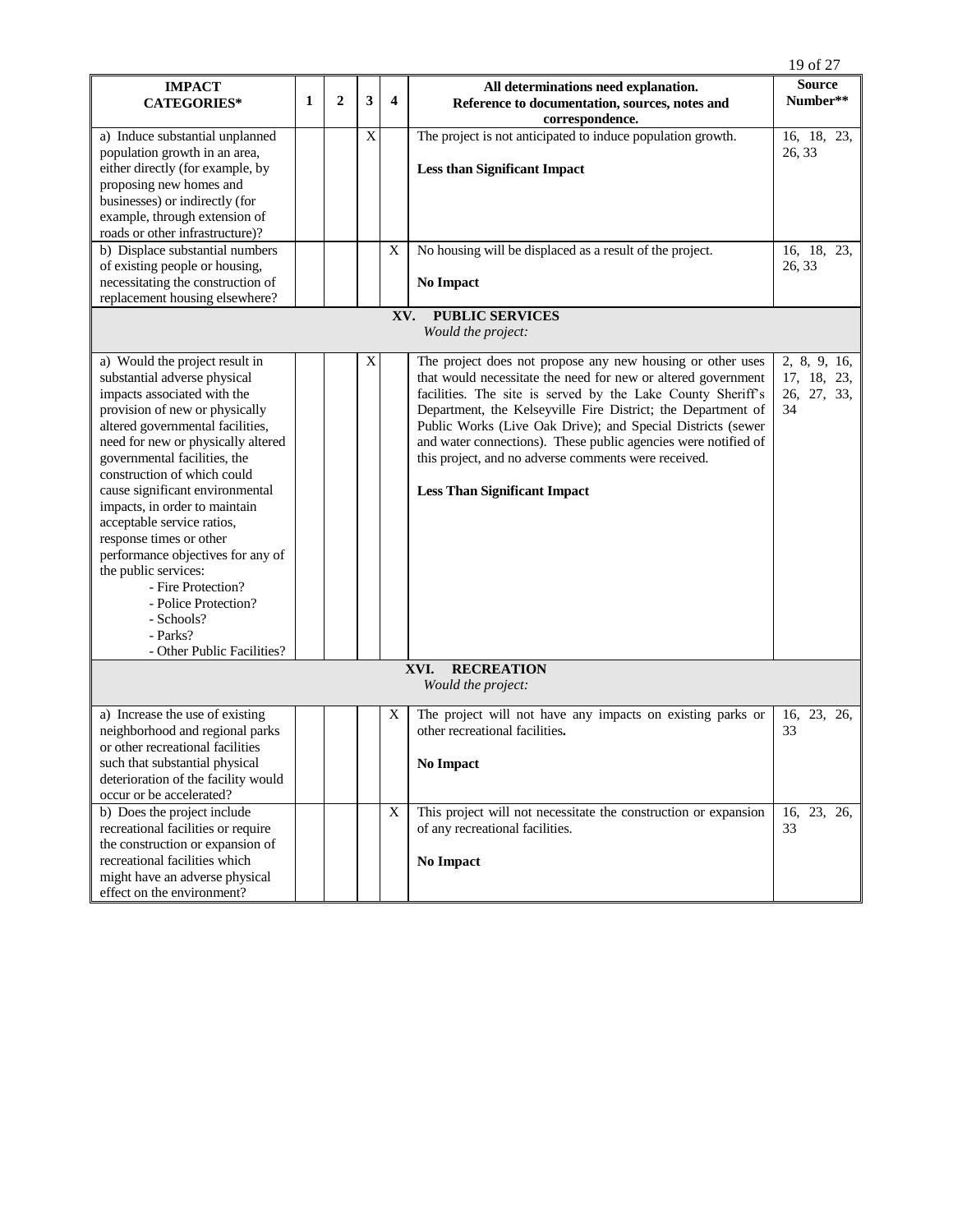|                                                                                                                                                                    |              |                  |              |                         |                                                                                                                                                                                                                                                                                                                                                                                                                                                                                                                                                                                                                                                                                                                                                                                                                                                                                                                                                                                                                                                                                                                                                                                                                                                                                                                                                                                                                                                                                                                                                                                                                                                                                                                                                                                                                                                                                                                                                                                          | 20 of 27                                            |
|--------------------------------------------------------------------------------------------------------------------------------------------------------------------|--------------|------------------|--------------|-------------------------|------------------------------------------------------------------------------------------------------------------------------------------------------------------------------------------------------------------------------------------------------------------------------------------------------------------------------------------------------------------------------------------------------------------------------------------------------------------------------------------------------------------------------------------------------------------------------------------------------------------------------------------------------------------------------------------------------------------------------------------------------------------------------------------------------------------------------------------------------------------------------------------------------------------------------------------------------------------------------------------------------------------------------------------------------------------------------------------------------------------------------------------------------------------------------------------------------------------------------------------------------------------------------------------------------------------------------------------------------------------------------------------------------------------------------------------------------------------------------------------------------------------------------------------------------------------------------------------------------------------------------------------------------------------------------------------------------------------------------------------------------------------------------------------------------------------------------------------------------------------------------------------------------------------------------------------------------------------------------------------|-----------------------------------------------------|
| <b>IMPACT</b><br><b>CATEGORIES*</b>                                                                                                                                | $\mathbf{1}$ | $\boldsymbol{2}$ | $\mathbf{3}$ | $\overline{\mathbf{4}}$ | All determinations need explanation.<br>Reference to documentation, sources, notes and<br>correspondence.                                                                                                                                                                                                                                                                                                                                                                                                                                                                                                                                                                                                                                                                                                                                                                                                                                                                                                                                                                                                                                                                                                                                                                                                                                                                                                                                                                                                                                                                                                                                                                                                                                                                                                                                                                                                                                                                                | <b>Source</b><br>Number**                           |
|                                                                                                                                                                    |              |                  |              | XVII.                   | <b>TRANSPORTATION</b>                                                                                                                                                                                                                                                                                                                                                                                                                                                                                                                                                                                                                                                                                                                                                                                                                                                                                                                                                                                                                                                                                                                                                                                                                                                                                                                                                                                                                                                                                                                                                                                                                                                                                                                                                                                                                                                                                                                                                                    |                                                     |
|                                                                                                                                                                    |              |                  |              |                         | Would the project:                                                                                                                                                                                                                                                                                                                                                                                                                                                                                                                                                                                                                                                                                                                                                                                                                                                                                                                                                                                                                                                                                                                                                                                                                                                                                                                                                                                                                                                                                                                                                                                                                                                                                                                                                                                                                                                                                                                                                                       |                                                     |
| a) Conflict with a program plan,<br>ordinance or policy addressing<br>the circulation system, including<br>transit, roadway, bicycle and<br>pedestrian facilities? |              | X                | $\mathbf X$  |                         | The project site is served by Live Oak Drive, a paved County-<br>maintained road at this location. This project was routed to the<br>County Road Department. The original project scope was not<br>routed to CHP or the Lake County Sheriff's Department.<br>However this Addendum was routed to both agencies for<br>comments.<br>Public Works had some concerns about the potential for cars<br>stacking up on Live Oak Drive during pick-ups and drop offs.<br>The applicant hired W-Trans to prepare a Traffic Analysis for<br>this project dated June 8, 2022. The Analysis recommended a<br>pedestrian path be created along Live Oak Drive for children's<br>safety.<br>The County's traffic engineer stated in an email dated April 4,<br>2022 that at a minimum, gravel parking spaces adjacent to the<br>school were needed, and that the relocation of the bioswale<br>would be required (shown on the site plan submitted).<br>On June 20, 2022, the Public Works Director indicated that<br>improvements to the shoulder of Live Oak Drive must be<br>paved and include a sidewalk and drainage facilities. The<br>County will require engineered drawings for the on-street<br>parking that was referred to by the County's traffic engineer.<br>The following Transportation-related mitigation measures are<br>therefore required:<br>TRANS-1: Prior to final occupancy, the applicant shall<br>construct sidewalk, curb and gutter along the entire frontage,<br>which will result in a paved shoulder from the existing edge<br>of pavement to the face of curb. Plans for the improvements<br>to the public right-of-way shall be prepared by a licensed<br>engineer. The back of sidewalk should be placed along the<br>property boundary. The existing bioswale located along Live<br>Oak Drive shall be relocated for drainage and runoff control.<br>Engineered drawings for the bioswale may also be required at<br>the discretion of the Public Works Director. | 3. 7. 8. 9,<br>16, 17, 18,<br>22, 23, 26,<br>33, 34 |
|                                                                                                                                                                    |              |                  |              |                         | TRANS-2: Prior to any work occurring in the public right of<br>way, an Encroachment Permit is required. The Public Works<br>Director shall review any needed work in the right-of-way prior<br>to issuance of this Encroachment Permit, and an Engineering<br>Inspection Agreement shall be required.                                                                                                                                                                                                                                                                                                                                                                                                                                                                                                                                                                                                                                                                                                                                                                                                                                                                                                                                                                                                                                                                                                                                                                                                                                                                                                                                                                                                                                                                                                                                                                                                                                                                                    |                                                     |
|                                                                                                                                                                    |              |                  |              |                         | Less Than Significant Impact with mitigation measures<br>added.                                                                                                                                                                                                                                                                                                                                                                                                                                                                                                                                                                                                                                                                                                                                                                                                                                                                                                                                                                                                                                                                                                                                                                                                                                                                                                                                                                                                                                                                                                                                                                                                                                                                                                                                                                                                                                                                                                                          |                                                     |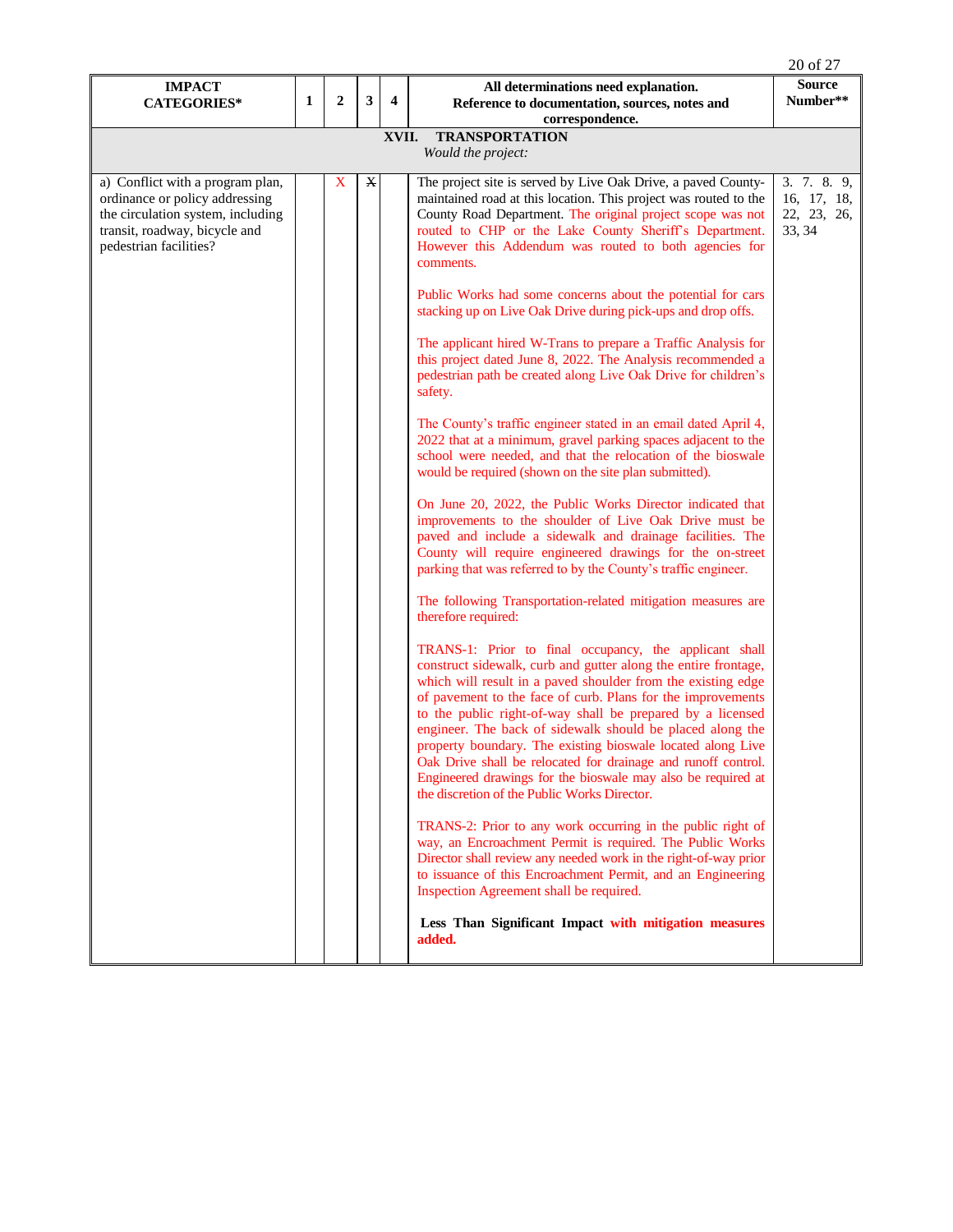|                                                                                                                                                                              |   |                |             |                         |                                                                                                                                                                                                                                                                                                                                                                                                                                                                                                                                                                                                                                                                                                       | 21 of 27                                            |
|------------------------------------------------------------------------------------------------------------------------------------------------------------------------------|---|----------------|-------------|-------------------------|-------------------------------------------------------------------------------------------------------------------------------------------------------------------------------------------------------------------------------------------------------------------------------------------------------------------------------------------------------------------------------------------------------------------------------------------------------------------------------------------------------------------------------------------------------------------------------------------------------------------------------------------------------------------------------------------------------|-----------------------------------------------------|
| <b>IMPACT</b><br><b>CATEGORIES*</b>                                                                                                                                          | 1 | $\overline{2}$ | 3           | $\overline{\mathbf{4}}$ | All determinations need explanation.<br>Reference to documentation, sources, notes and                                                                                                                                                                                                                                                                                                                                                                                                                                                                                                                                                                                                                | <b>Source</b><br>Number**                           |
|                                                                                                                                                                              |   |                |             |                         | correspondence.                                                                                                                                                                                                                                                                                                                                                                                                                                                                                                                                                                                                                                                                                       |                                                     |
| b) Would the project conflict or<br>be inconsistent with CEQA<br>Guidelines section 15064.3,<br>subdivision (b)?                                                             |   |                | X           |                         | The proposed operation would not conflict or be inconsistent<br>with CEQA Guidelines Section 15064.3(b) subdivision (b) as<br>Lake County is a Rural County and trip lengths can frequently<br>exceed 20 miles per trip to access retail outlets, restaurants, gas<br>stations, et cetera.                                                                                                                                                                                                                                                                                                                                                                                                            | 3. 7. 8. 9,<br>16, 17, 18,<br>22, 23, 26,<br>33, 34 |
|                                                                                                                                                                              |   |                |             |                         | The Traffic Analysis referenced herein provided an explanation<br>of vehicle miles traveled calculations and stated the following:                                                                                                                                                                                                                                                                                                                                                                                                                                                                                                                                                                    |                                                     |
|                                                                                                                                                                              |   |                |             |                         | Under SB 743 impacts associated with development are<br>to be measured based on the vehicle miles traveled<br>(VMT) generated by a project. Like many other<br>jurisdictions in California, the County of Lake has not<br>yet adopted a policy or threshold of significance<br>regarding VMT so the project-related VMT impacts<br>were assessed based on guidance provided by the<br>California Governor's Office of Planning and Research<br>(OPR) in the publication Transportation Impacts (SB<br>743) CEQA Guidelines Update and Technical Advisory,<br>2018.                                                                                                                                    |                                                     |
|                                                                                                                                                                              |   |                |             |                         | In the technical advisory, OPR did not specifically<br>address the evaluation of VMT for schools. A common<br>approach that jurisdictions have adopted considers<br>public facilities as local-serving land uses, with the<br>presumption that they have a less than significant<br>impact on VMT. This is similar to the OPR-<br>recommended approach for evaluating retail uses. Retail<br>uses under 50,000 square feet are generally considered<br>to be local-serving; as stated in the technical advisory,<br>this has the effect of improving retail destination<br>proximity, redistributing trips to what may be a more<br>efficient pattern, resulting in shorter trips and reduced<br>VMT. |                                                     |
|                                                                                                                                                                              |   |                |             |                         | The Study estimates that 55 percent of the students live in<br>Lakeport, and 35 percent live in Kelseyville, including the<br>Riviera. The remainder live in outlying areas in the County.                                                                                                                                                                                                                                                                                                                                                                                                                                                                                                            |                                                     |
|                                                                                                                                                                              |   |                |             |                         | Typical travel distances to this school are anticipated to be up<br>to 7.5 miles per car for each trip to and from the school; this is<br>based on the distance of two nearest population bases; one<br>being the Clearlake Riviera (6 miles); the other being the City<br>of Lakeport (7.5 miles).                                                                                                                                                                                                                                                                                                                                                                                                   |                                                     |
|                                                                                                                                                                              |   |                |             |                         | The study concluded that this project resulted in 'less than<br>significant' vehicle miles traveled.                                                                                                                                                                                                                                                                                                                                                                                                                                                                                                                                                                                                  |                                                     |
|                                                                                                                                                                              |   |                |             |                         | <b>Less Than Significant Impact</b>                                                                                                                                                                                                                                                                                                                                                                                                                                                                                                                                                                                                                                                                   |                                                     |
| c) Substantially increase hazards<br>due to a geometric design feature<br>(e.g., sharp curves or dangerous<br>intersections) or incompatible<br>uses (e.g., farm equipment)? |   | X              | $\mathbf X$ |                         | No changes to Live Oak Drive are proposed. nor do any appear<br>to be needed However parking needs to be added to the portion<br>of Live Oak Drive that abuts the school property. This is<br>required in a condition of approval, including the relocation of<br>a bioswale that was improperly engineered along Live Oak<br>Drive.                                                                                                                                                                                                                                                                                                                                                                  | 3. 7. 8. 9,<br>16, 17, 18,<br>22, 23, 26,<br>33, 34 |
|                                                                                                                                                                              |   |                |             |                         | Less than Significant Impact with mitigation measures<br>added                                                                                                                                                                                                                                                                                                                                                                                                                                                                                                                                                                                                                                        |                                                     |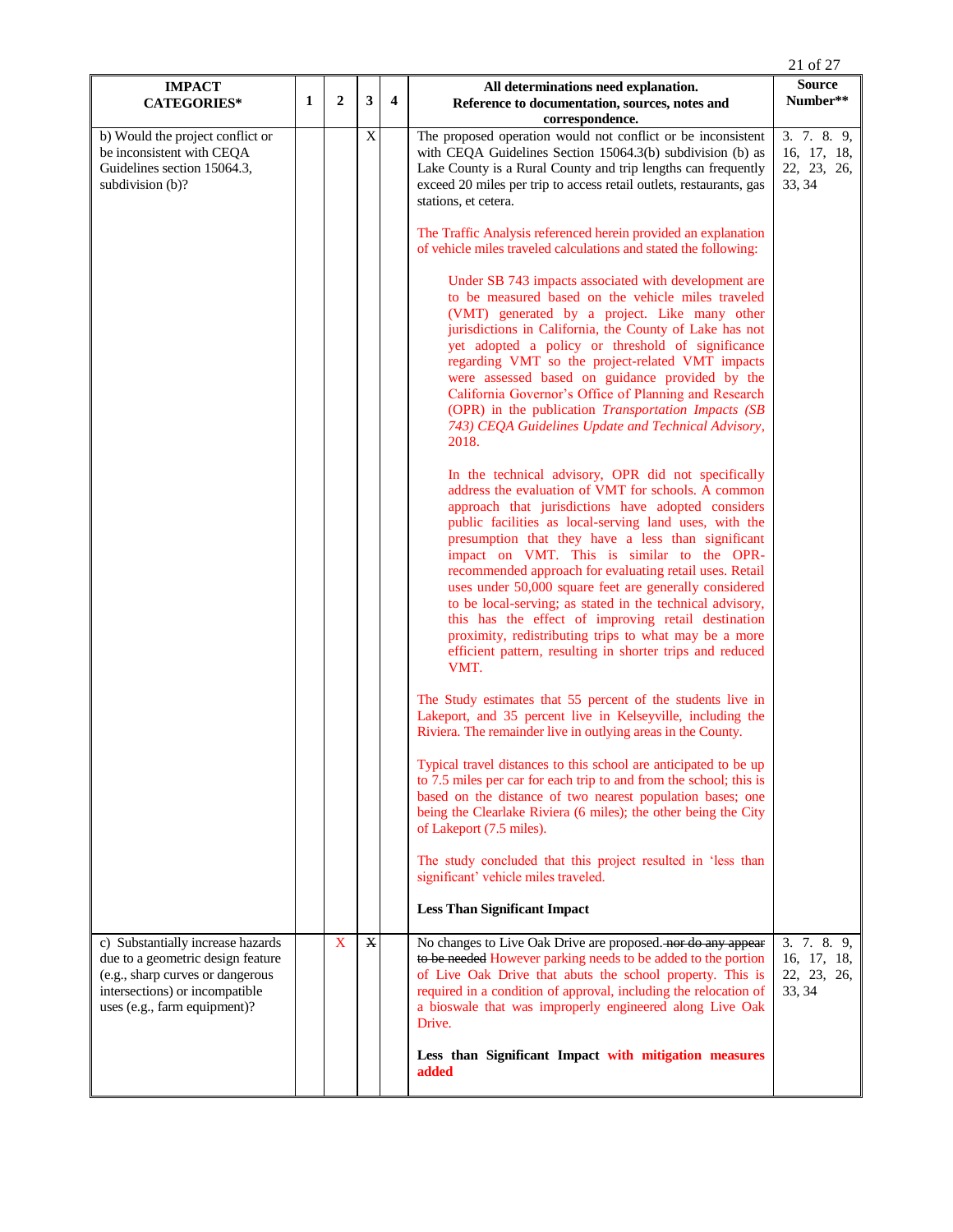|                                                                        |              |                  |        |                         |                                                                                                                                          | 22 of 27                      |
|------------------------------------------------------------------------|--------------|------------------|--------|-------------------------|------------------------------------------------------------------------------------------------------------------------------------------|-------------------------------|
| <b>IMPACT</b>                                                          | $\mathbf{1}$ | $\boldsymbol{2}$ | 3      | $\overline{\mathbf{4}}$ | All determinations need explanation.                                                                                                     | <b>Source</b><br>Number**     |
| <b>CATEGORIES*</b>                                                     |              |                  |        |                         | Reference to documentation, sources, notes and<br>correspondence.                                                                        |                               |
| d) Result in inadequate                                                |              | X                |        | $\mathbf X$             | As proposed, this project will not impact any existing                                                                                   | 3. 7. 8. 9,                   |
| emergency access?                                                      |              |                  |        |                         | emergency accesses. After the first Initial Study was sent to                                                                            | 16, 17, 18,                   |
|                                                                        |              |                  |        |                         | the State Clearinghouse, County Public Works expressed                                                                                   | 22, 23, 26,                   |
|                                                                        |              |                  |        |                         | concern about the potential for cars backing up onto Live Oak                                                                            | 33, 34                        |
|                                                                        |              |                  |        |                         | Drive while picking up and dropping off students at the school.                                                                          |                               |
|                                                                        |              |                  |        |                         |                                                                                                                                          |                               |
|                                                                        |              |                  |        |                         | The applicant had a Traffic Study prepared. The Study did not                                                                            |                               |
|                                                                        |              |                  |        |                         | recommend any significant change to the project, based<br>primarily on staggered pickup and drop off times based on the                  |                               |
|                                                                        |              |                  |        |                         | ages of the children, but recommended that a pedestrian                                                                                  |                               |
|                                                                        |              |                  |        |                         | walkway be installed next to the school site.                                                                                            |                               |
|                                                                        |              |                  |        |                         | The County's traffic engineer recommended that 8' wide paved                                                                             |                               |
|                                                                        |              |                  |        |                         | parking spaces be installed along Live Oak Drive, which has                                                                              |                               |
|                                                                        |              |                  |        |                         | been added as a condition of approval along with a 5' wide                                                                               |                               |
|                                                                        |              |                  |        |                         | sidewalk and gutters, and which will reduce the potential for                                                                            |                               |
|                                                                        |              |                  |        |                         | cars obstructing traffic on Live Oak Drive according to the                                                                              |                               |
|                                                                        |              |                  |        |                         | Traffic Study.                                                                                                                           |                               |
|                                                                        |              |                  |        |                         | This Addendum is being routed to the California Highway                                                                                  |                               |
|                                                                        |              |                  |        |                         | Patrol and to the Lake County Sheriff's Department to verify                                                                             |                               |
|                                                                        |              |                  |        |                         | that this project will not create issues with any emergency                                                                              |                               |
|                                                                        |              |                  |        |                         | access to and from the site.                                                                                                             |                               |
|                                                                        |              |                  |        |                         | <b>Less Than Significant with mitigation measures added</b>                                                                              |                               |
|                                                                        |              |                  | XVIII. |                         | TRIBAL CULTURAL RESOURCES                                                                                                                |                               |
|                                                                        |              |                  |        |                         | Would the project cause a substantial adverse change in the significance of a tribal cultural resource, defined in Public Resources      |                               |
|                                                                        |              |                  |        |                         | Code section 21074 as either a site, feature, place, cultural landscape that is geographically defined in terms of the size and scope of |                               |
|                                                                        |              |                  |        |                         | the landscape, sacred place, or object with cultural value to a California Native American tribe, and that is:                           |                               |
| a) Listed or eligible for listing in<br>the California Register of     |              |                  | X      |                         | The site does not contain resources that would be eligible for<br>being listed in the California Register of Historical Resources        | 5, 10, 16, 17,<br>18, 23, 26, |
| Historical Resources, or in a local                                    |              |                  |        |                         | or are locally significant.                                                                                                              | 27, 28, 32,                   |
| register of historical resources as                                    |              |                  |        |                         |                                                                                                                                          | 33                            |
| defined in Public Resources Code                                       |              |                  |        |                         | <b>Less than Significant Impact</b>                                                                                                      |                               |
| section $5020.1(k)$ , or                                               |              |                  |        |                         |                                                                                                                                          |                               |
| b) A resource determined by the                                        |              | X                |        |                         | The County has provided mitigation measures CUL-1 and                                                                                    | 5, 10, 16, 17,                |
| lead agency, in its discretion and                                     |              |                  |        |                         | CUL-2 that are prescriptive if any potentially significant                                                                               | 18, 23, 26,                   |
| supported by substantial                                               |              |                  |        |                         | artifacts, items or any human remains are discovered during the                                                                          | 27, 28, 32,                   |
| evidence, to be significant<br>pursuant to criteria set forth in       |              |                  |        |                         | process of site disturbance.                                                                                                             | 33                            |
| subdivision (c) of Public                                              |              |                  |        |                         | Implementation of CUL-1 and CUL-2 would reduce                                                                                           |                               |
| Resources Code section 5024.1.                                         |              |                  |        |                         | potential impacts to Less than Significant.                                                                                              |                               |
| In applying the criteria set forth                                     |              |                  |        |                         |                                                                                                                                          |                               |
| in subdivision (c) of Public                                           |              |                  |        |                         |                                                                                                                                          |                               |
| Resources Code 5024.1, the lead                                        |              |                  |        |                         |                                                                                                                                          |                               |
| agency shall consider the                                              |              |                  |        |                         |                                                                                                                                          |                               |
| significance of the resource to a<br>California Native American tribe. |              |                  |        |                         |                                                                                                                                          |                               |
|                                                                        |              |                  | XIX.   |                         | UTILITIES AND SERVICE SYSTEMS                                                                                                            |                               |
|                                                                        |              |                  |        |                         | Would the project:                                                                                                                       |                               |
| a) Require or result in the                                            |              |                  | X      |                         | The site is served by the nearby public water and sewer                                                                                  | 2, 8, 9, 16,                  |
| relocation or construction of new                                      |              |                  |        |                         | system. Power is available to the site via overhead                                                                                      | 17, 18, 23,                   |
| or expanded water, wastewater                                          |              |                  |        |                         | power lines on Live Oak Drive.                                                                                                           | 26, 27, 33,                   |
| treatment or storm water<br>drainage, electric power, natural          |              |                  |        |                         |                                                                                                                                          | 34                            |
| gas, or telecommunications                                             |              |                  |        |                         | Storm water drainage can be maintained on site given                                                                                     |                               |
| facilities, the construction or                                        |              |                  |        |                         | the flat terrain of the site and the small footprint of the                                                                              |                               |
| relocation of which could cause                                        |              |                  |        |                         | new non-permeable structures $(9,000 \text{ sq. ft.} \pm)$ .                                                                             |                               |
| significant environmental effects?                                     |              |                  |        |                         | <b>Less Than Significant Impact</b>                                                                                                      |                               |
|                                                                        |              |                  |        |                         |                                                                                                                                          |                               |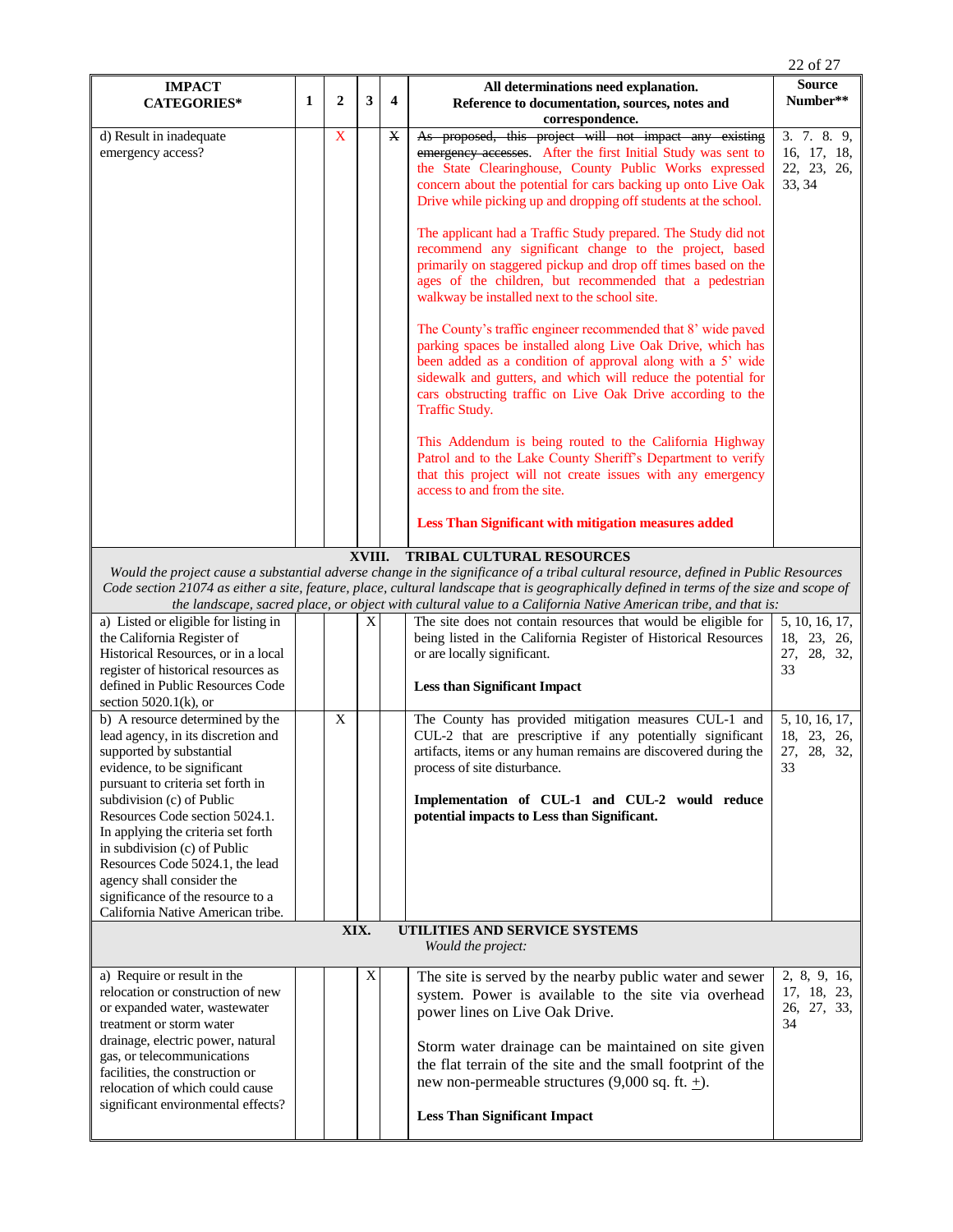|                                                                                                                                                                                                                                                         |   |                |   |                  |                                                                                                                                                                                                                              | 23 of 27                                         |
|---------------------------------------------------------------------------------------------------------------------------------------------------------------------------------------------------------------------------------------------------------|---|----------------|---|------------------|------------------------------------------------------------------------------------------------------------------------------------------------------------------------------------------------------------------------------|--------------------------------------------------|
| <b>IMPACT</b><br><b>CATEGORIES*</b>                                                                                                                                                                                                                     | 1 | $\overline{2}$ | 3 | $\boldsymbol{4}$ | All determinations need explanation.<br>Reference to documentation, sources, notes and<br>correspondence.                                                                                                                    | <b>Source</b><br>Number**                        |
| b) Have sufficient water supplies<br>available to serve the project and<br>reasonably foreseeable future<br>development during normal, dry<br>and multiple dry years?                                                                                   |   |                | X |                  | There are no capacity issues associated with the water<br>supply system that serves this area.<br><b>Less Than Significant Impact</b>                                                                                        | 2, 8, 9, 16,<br>17, 18, 23,<br>26, 27, 33,<br>34 |
| c) Result in a determination by<br>the wastewater treatment<br>provider, which serves or may<br>serve the project that it has<br>adequate capacity to serve the<br>project's projected demand in<br>addition to the provider's existing<br>commitments? |   |                | X |                  | The site is served by an public sewer system. No new septic<br>systems are proposed, nor are they needed.<br><b>Less Than Significant Impact</b>                                                                             | 2, 8, 9, 16,<br>17, 18, 23,<br>26, 27, 33,<br>34 |
| d) Generate solid waste in excess<br>of State or local standards or in<br>excess of the capacity of local<br>infrastructure?                                                                                                                            |   |                | X |                  | The existing landfill has sufficient capacity to accommodate<br>the project's solid waste disposal needs for at least the next 4<br>years according to the Director of the Landfill.<br><b>Less Than Significant Impact.</b> | 2, 8, 9, 16,<br>17, 18, 23,<br>26, 27, 33,<br>34 |
| e) Comply with federal, state,<br>and local management and<br>reduction statutes and regulations<br>related to solid waste?                                                                                                                             |   |                | X |                  | All requirements related to solid waste will apply to this<br>project. Solid waste disposal is not projected to be excessive.<br><b>Less Than Significant Impact</b>                                                         | 2, 8, 9, 16,<br>17, 18, 23,<br>26, 27, 33,<br>34 |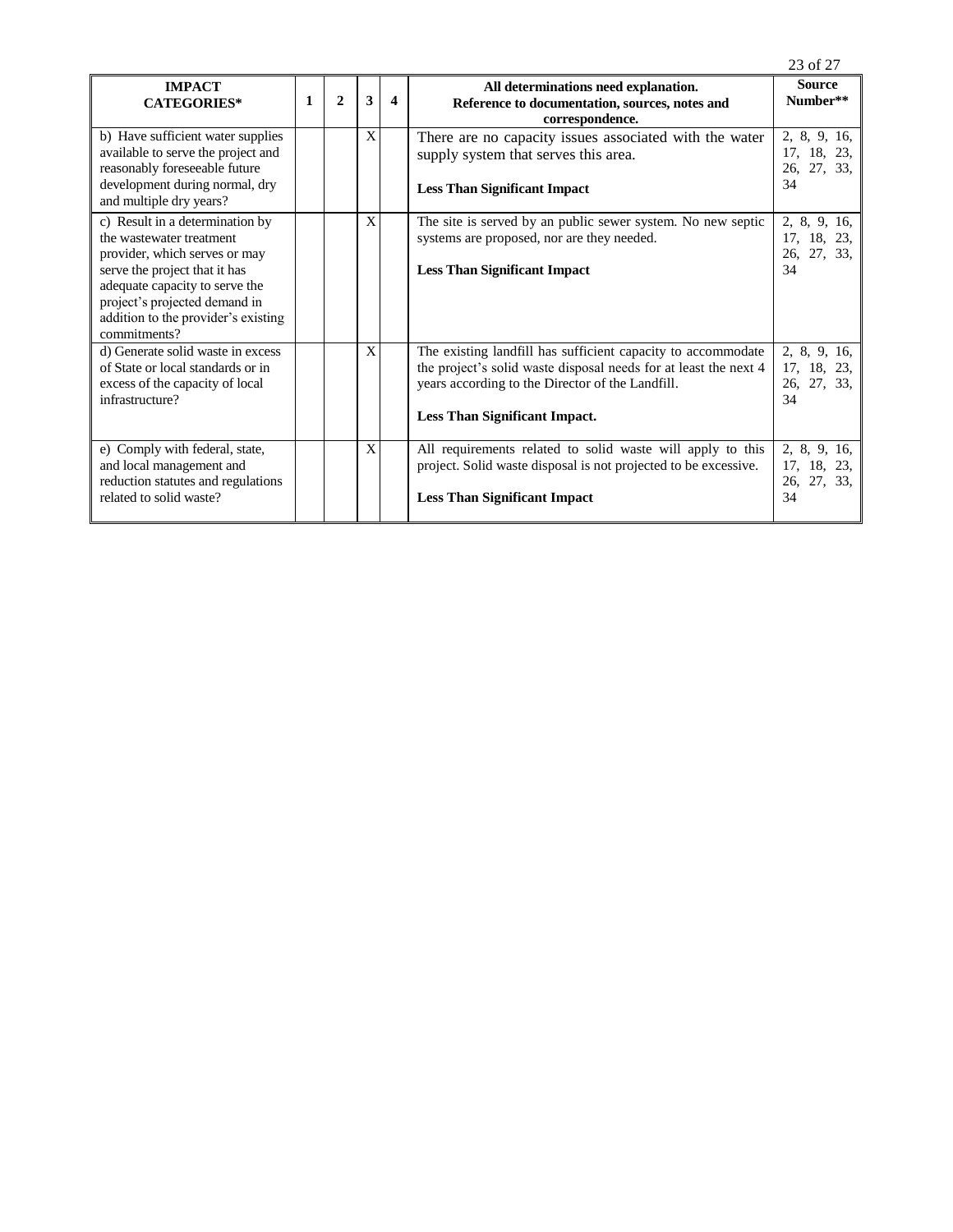|                                                                                                                                                                                                                                                                                                                                                                                                                                                                                                                                |   |                |             |                         |                                                                                                                                                                                                                                                                                                                                                                                                           | 24 of 27                                         |  |  |  |  |
|--------------------------------------------------------------------------------------------------------------------------------------------------------------------------------------------------------------------------------------------------------------------------------------------------------------------------------------------------------------------------------------------------------------------------------------------------------------------------------------------------------------------------------|---|----------------|-------------|-------------------------|-----------------------------------------------------------------------------------------------------------------------------------------------------------------------------------------------------------------------------------------------------------------------------------------------------------------------------------------------------------------------------------------------------------|--------------------------------------------------|--|--|--|--|
| <b>IMPACT</b><br><b>CATEGORIES*</b>                                                                                                                                                                                                                                                                                                                                                                                                                                                                                            | 1 | $\overline{2}$ | 3           | $\overline{\mathbf{4}}$ | All determinations need explanation.<br>Reference to documentation, sources, notes and<br>correspondence.                                                                                                                                                                                                                                                                                                 | <b>Source</b><br>Number**                        |  |  |  |  |
| XX.<br><b>WILDFIRE</b><br>If located in or near state responsibility areas or lands classified as very high fire hazard severity zones, would the<br><i>project:</i>                                                                                                                                                                                                                                                                                                                                                           |   |                |             |                         |                                                                                                                                                                                                                                                                                                                                                                                                           |                                                  |  |  |  |  |
| a) Substantially impair an<br>adopted emergency response plan<br>or emergency evacuation plan?                                                                                                                                                                                                                                                                                                                                                                                                                                 |   |                | X           |                         | The site is not located in a mapped High Fire area. Live Oak<br>Drive is adjacent to the site, and in the event of an emergency,<br>would be the evacuation route. Live Oak Drive is a paved,<br>County-maintained road at this location.<br><b>Less Than Significant Impact</b>                                                                                                                          | 2, 5, 9, 13,<br>16, 17, 18,<br>23, 26, 29,<br>33 |  |  |  |  |
| b) Due to slope, prevailing winds,<br>and other factors, exacerbate<br>wildfire risks, and thereby expose<br>project occupants to pollutant<br>concentrations from a wildfire or<br>the uncontrolled spread of a<br>wildfire?                                                                                                                                                                                                                                                                                                  |   |                | X           |                         | The site is flat and lacks significant vegetation (fuel load). The<br>site is served by the Kelseyville Fire District, and is near<br>Highway 29, which would be the path of travel for fire trucks.<br>There are no obvious factors that would increase the risk of this<br>site to exposing occupants to pollutant concentrations from a<br>wildfire.<br><b>Less Than Significant Impact</b>            | 2, 5, 9, 13,<br>16, 17, 18,<br>23, 26, 29,<br>33 |  |  |  |  |
| c) Require the installation or<br>maintenance of associated<br>infrastructure (such as roads, fuel<br>breaks, emergency water sources,<br>power lines or other utilities) that<br>may exacerbate fire risk or that<br>may result in temporary or<br>ongoing impacts to the<br>environment?                                                                                                                                                                                                                                     |   |                | X           |                         | The site will be connected to public water. There are no<br>capacity issues at this location. Schools require certain fire<br>protection measures, such as fire extinguishers and potential fire<br>hydrants.<br><b>Less Than Significant Impact</b>                                                                                                                                                      | 2, 5, 9, 13,<br>16, 17, 18,<br>23, 26, 29,<br>33 |  |  |  |  |
| d) Expose people or structures to<br>significant risks, including<br>downslope or downstream<br>flooding or landslides, as a result<br>of runoff, post-fire slope<br>instability, or drainage changes?                                                                                                                                                                                                                                                                                                                         |   |                | X           |                         | There is little chance of risks associated with post-fire slope<br>runoff, instability or drainage changes given the location of<br>Cole Creek, which runs in between the flat terrain on the project<br>site.<br><b>Less Than Significant Impact</b>                                                                                                                                                     | 2, 5, 9, 13,<br>16, 17, 18,<br>23, 26, 29,<br>33 |  |  |  |  |
|                                                                                                                                                                                                                                                                                                                                                                                                                                                                                                                                |   | XXI.           |             |                         | <b>MANDATORY FINDINGS OF SIGNIFICANCE</b>                                                                                                                                                                                                                                                                                                                                                                 |                                                  |  |  |  |  |
| a) Does the project have the<br>potential to substantially degrade<br>the quality of the environment,<br>substantially reduce the habitat of<br>a fish or wildlife species, cause a<br>fish or wildlife population to drop<br>below self-sustaining levels,<br>threaten to eliminate a plant or<br>animal community, substantially<br>reduce the number or restrict the<br>range of a rare or endangered<br>plant or animal or eliminate<br>important examples of the major<br>periods of California history or<br>prehistory? |   |                | $\mathbf X$ |                         | The project proposes a small Christian school on a vacant lot.<br>As proposed, this project is not anticipated to significantly<br>impact habitat of fish and/or wildlife species or cultural<br>resources with the incorporated mitigation measures described<br>above based on the Biological Survey that was submitted, and<br>the characteristics of the site.<br><b>Less Than Significant Impact</b> | All                                              |  |  |  |  |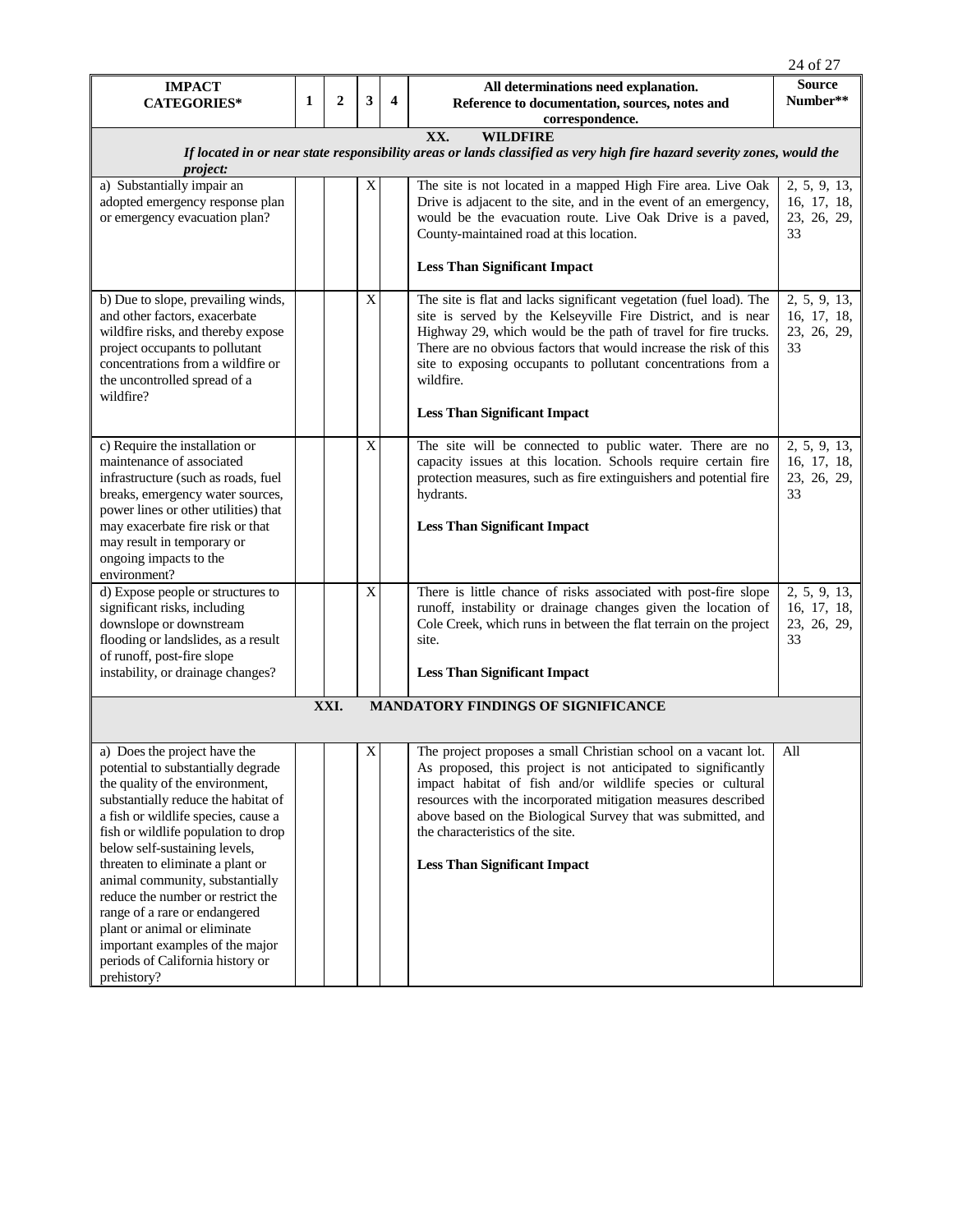|                                                                                                                                                                                                                                                                                                                                                                              |   |              |   |   |                                                                                                                                                                                                                                                                                                                                                                                                                                                                                                    | 25 of 27                  |
|------------------------------------------------------------------------------------------------------------------------------------------------------------------------------------------------------------------------------------------------------------------------------------------------------------------------------------------------------------------------------|---|--------------|---|---|----------------------------------------------------------------------------------------------------------------------------------------------------------------------------------------------------------------------------------------------------------------------------------------------------------------------------------------------------------------------------------------------------------------------------------------------------------------------------------------------------|---------------------------|
| <b>IMPACT</b><br><b>CATEGORIES*</b>                                                                                                                                                                                                                                                                                                                                          | 1 | $\mathbf{2}$ | 3 | 4 | All determinations need explanation.<br>Reference to documentation, sources, notes and<br>correspondence.                                                                                                                                                                                                                                                                                                                                                                                          | <b>Source</b><br>Number** |
| b) Does the project have impacts<br>that are individually limited, but<br>cumulatively considerable?<br>("Cumulatively considerable"<br>means that the incremental effects<br>of a project are considerable<br>when viewed in connection with<br>the effects of past projects, the<br>effects of other current projects,<br>and the effects of probable future<br>projects)? |   | X            |   |   | Potentially significant impacts have been identified related to<br>Air Quality, Cultural / Tribal Resources and Noise.<br>Implementation of and compliance with mitigation measures<br>identified in each section as project conditions of approval<br>would avoid or reduce potential impacts to less than<br>significant levels and would not result in cumulatively<br>considerable environmental impacts.                                                                                      | All                       |
| c) Does the project have<br>environmental effects which will<br>cause substantial adverse effects<br>on human beings, either directly<br>or indirectly?                                                                                                                                                                                                                      |   | $\mathbf{X}$ |   |   | The proposed project has potential to result in adverse indirect<br>or direct effects on human beings. In particular, to Air Quality,<br>Cultural / Tribal Resources, and Noise have the potential to<br>impact human beings. Implementation of and compliance with<br>mitigation measures identified in each section as conditions of<br>approval would not result in substantial adverse indirect or<br>direct effects on human beings and impacts would be<br>considered less than significant. | All                       |

\* Impact Categories defined by CEQA

#### **REFERENCES**

- 1. Bay Area Air Quality Management District. 2014. *Rules and Compliance*, accessed on December 03, 2021 <https://www.baaqmd.gov/rules-and-compliance>.
- 2. Board of Forestry and Fire Protection. 2016. *California Board of Forestry and Fire Protection SRA Fire Safe Regulations*. January 1, 2016.
- 3. California Department of Conservation, California Geological Survey. 2020. *Earthquake Zones of Required Investigation, accessed December 02, 2021* <https://maps.conservation.ca.gov/ cgs/EQZApp/app/>.
- 4. California Department of Conservation. 2015. *Landslide Inventory (Beta)*. <https://maps.conservation.ca.gov/cgs/lsi/app/>.
- 5. California Department of Conservation. 2021. *California Geological Society*. <https://maps.conservation.ca.gov/cgs/informationwarehouse/mlc/>.
- 6. California Department of Fish and Wildlife. 2021.
- 7. California Department of Transportation. 2015. *Scenic Highways, California State Scenic Highways.* <Highways. https://dot.ca.gov/programs/design/lap-landscape-architecture-andcommunity-livability/lap-liv-i-scenic-highways>.
- 8. California Governor's Office of Planning and Research. 2018. *Technical Advisory on Evaluating Transportation Impacts in CEQA*. December 2018. <https://opr.ca.gov/docs/20190122- 743\_Technical\_Advisory.pdf>.
- 9. California Legislative Information. *PUBLIC RESOURCES CODE – PRC DIVISION 4. FORESTS, FORESTRY AND RANGE AND FORAGE LANDS [4001 - 4958].*  <https://leginfo.legislature.ca.gov/faces/codes\_displaySection.xhtml?law Code=PRC&sectionNum=4290>.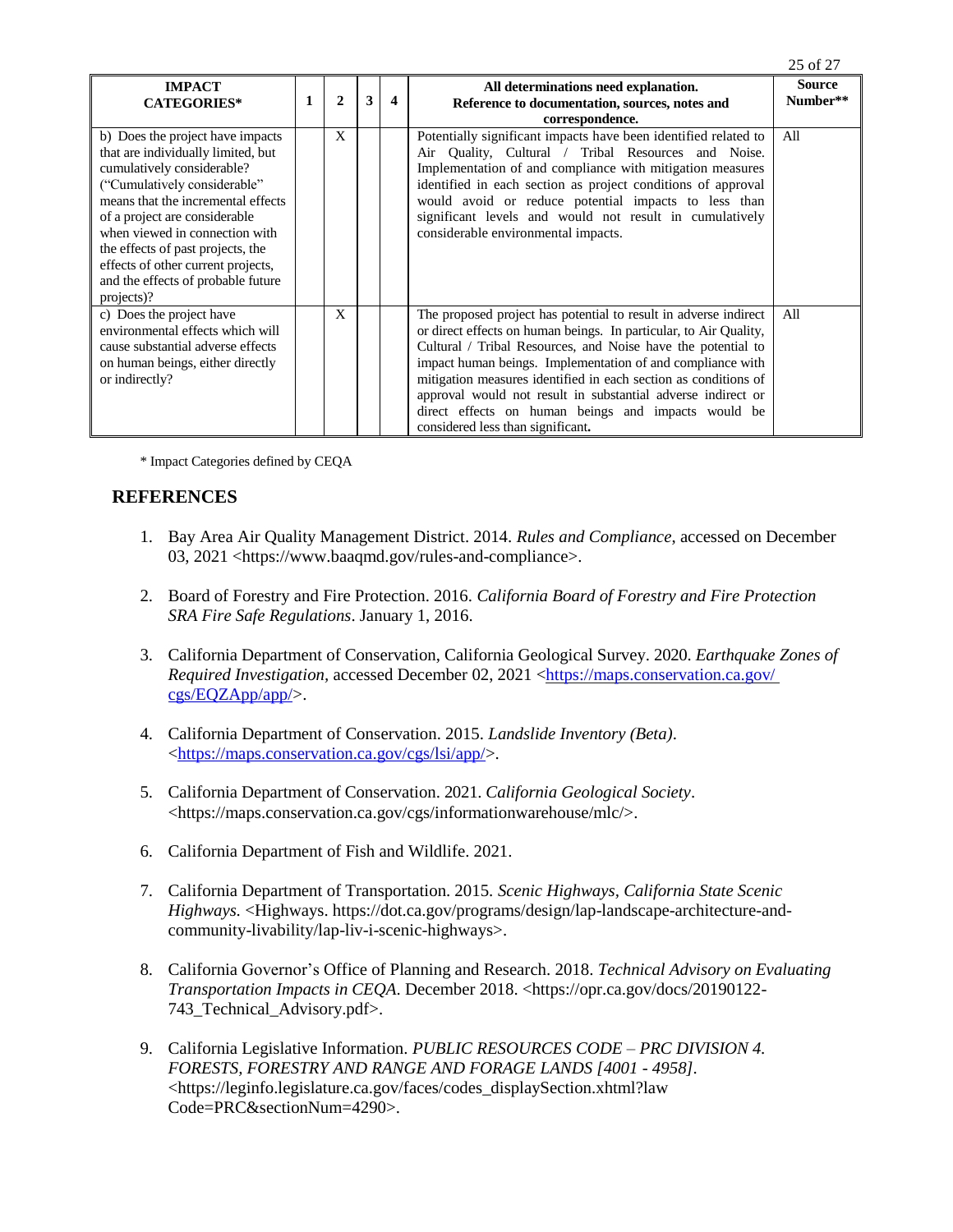- 10. California State Water Resources Control Board. *GeoTracker Database Search.*  <https://geotracker.waterboards.ca.gov>.
- 13. 2020. *Fire Hazard Severity Zones*. <https://gispublic.co.lake. ca.us/portal/apps/webappviewer/index.html?id=e68893fda34e495ab5f053f6a96b305c>.
- 14. *Biological Survey prepared by ECORP Consulting, Inc., and dated August 6, 2021.*
- 15. *Known Fault Lines*. <https://gispublic.co.lake.ca.us /portal/apps/webappviewer/index.html?id=98f7705afb0a49aa982be98ea28cca6b>.
- 16. *Lake County Parcel Viewer*. *<*https://gispublic.co.lake.ca.us /portal/apps/webappviewer/index.html?id=87dfc0c535b 2478bb67df69d6d319eca>.
- 17. *Slope and Terrain Viewer*. < https://gispublic.co.lake .ca.us/portal/apps/webappviewer/index.html?id=de53cdcea0c44a53a2b9f444e729960c>.
- 18. *Lake County Zoning Ordinance.* Adopted 1986. Articles 1 through 72, as Amended through October 5, 2021*.*
- 19. County of Lake, Environmental Health. 2017. *Hazardous Materials Management (CUPA)*, <www.lakecountyca.gov/Page1670.aspx>.
- 20. Department of Toxic Substances Control. 2021. Envirostor. <https://www.envirostor.dtsc.ca.gov/public/>.
- 21. EPA United States Environmental Protection Agency. 2021. Multisystem Search. <https://enviro.epa.gov/facts/multisystem.html>.
- 22. *Advanced Facility Search;* Federal Aviation Administration, ADIP. <https://adip.faa.gov/agis/public/#/airportSearch/advanced>.
- 23. *Lake County General Plan;* Lake County. 2008.
- 24. *Lake County Air Quality Management District, Rules and Regulations.* Lake County Air Quality Management District. 2006. Latest Update on: August 9, 2006.
- 25. *Lake County Aggregate ResourceManagement Plan;* Lake County Planning Department, Resource Management Division. 1992*.* November 19, 1992.
- 26. *Project Description and Supplemental Materials,* received 9-9-2021.
- 27. *Cultural Resource Assessment; Tom Origer & Associates, and dated July 26, 2021.*
- 28. *Cultural Resource history*; Sonoma State. 2018. Northwest Information Center.
- 29. *Emergency Operations Plan;* Office of Emergency Services. 2020.*, Lake Operation Area*. July 2020.
- 30. *General Waste Discharge Requirements and Waiver of Waste Discharge Requirements for Discharges of Waste Associated with Cannabis Cultivation Activities*; State Water Resources Control Board. 2019. *Order WQ 2019-0001-DWQ,* <http[s://ww](http://www.waterboards.ca.gov/board_decisions/adopted_orders/water_quality/2019/wqo2019_0001_dwg.pdf)w[.waterboards.ca.gov/board\\_decisions/adopted\\_orders/water\\_quality/2019/wqo2019\\_](http://www.waterboards.ca.gov/board_decisions/adopted_orders/water_quality/2019/wqo2019_0001_dwg.pdf) [0001\\_dwg.pdf>](http://www.waterboards.ca.gov/board_decisions/adopted_orders/water_quality/2019/wqo2019_0001_dwg.pdf).